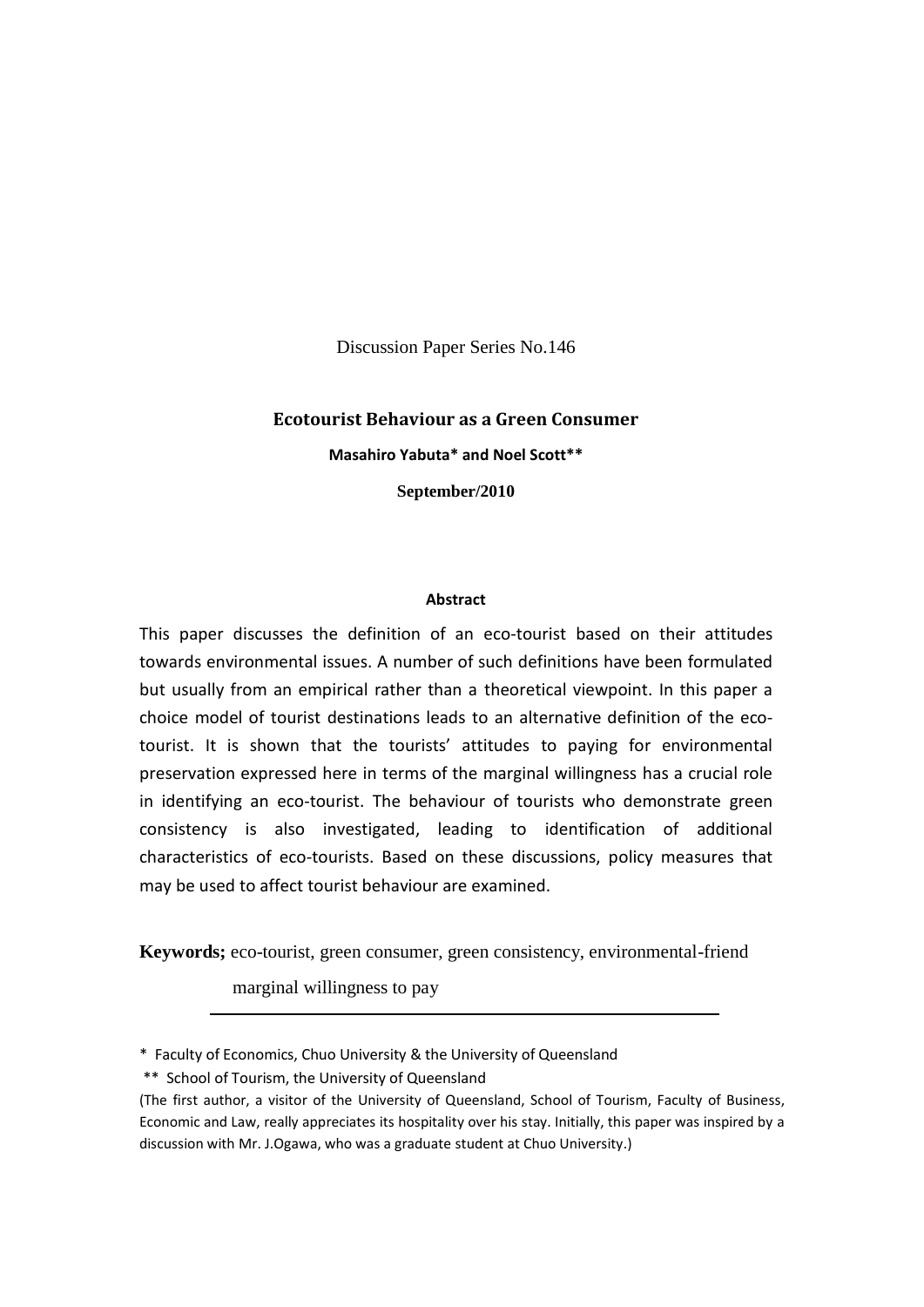## **Introduction**

 In this paper, we shall investigate the behaviour of green consumers, in particular, focusing on consumption of tourism services. In general, green consumers are defined as consumers who have a special concern about the environmental attributes of the goods and services that they purchase. Green consumers for example prefer the products they purchase to be produced in environmentally-friendly ways. By analogy with this definition, eco-tourists, or green tourists, can be defined as those who have a special concern about the environmental attributes of the tourist destinations they visit. Eco-tourists choose a tourism destination based on its environmental condition and the type of experiences which they may expect there. Accordingly, factors such as nature-based tourism attractions and the environmental credentials of each tourism service should be important for them. In this regard, the following question might be posed. Is a consumer who purchases an eco-car considered a green consumer? and by analogy, is a tourist who participates in a nature-based tour an eco-tourist?

 To address these questions, assume that the basic attributes of a car are performance, quality and environment. Moreover, assume that there are two types of cars in the market, called H and T, and there is no difference in either performance or quality between them. The only difference is that car T is an eco-car while H is not. If their prices,  $p_T$  and  $p_H$ , are the same, it is logical that consumers would prefer car T rather than H because of a preference for a better environment whenever other conditions are the same. In this case, can we say that all consumers who buy car T are green consumers?

 Unfortunately, in this situation we cannot confirm exactly who is a green consumer and who is not. Let the marginal utility, or equivalently, the marginal willingness to pay (MWTP) for environmental preservation by a car be *u*. Moreover, assume  $p_T$  is greater than  $p_H$ . Clearly, whether a consumer purchases car T instead of car H depends on their relative price level. If  $p_T - p_H < u$ , then all consumers would choose car T. However, if  $p_T - p_H > u$ , consumers would choose car H. Because MWTP varies from consumer to consumer, some differences in consumer behaviour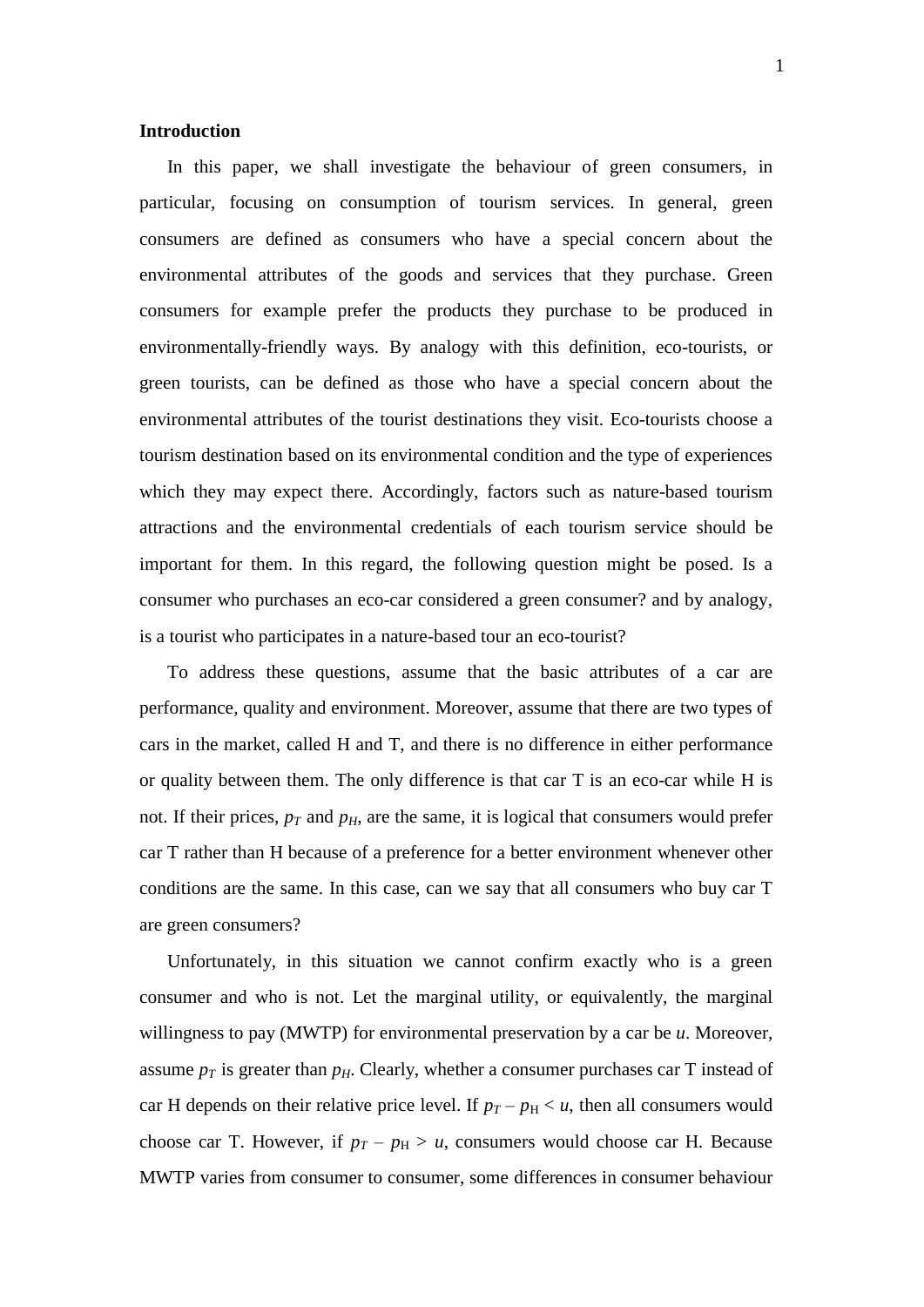would be expected. Let MWTP of consumer *k* be  $u_k$  and assume  $u_i \lt u_j$ . If  $u_i \lt p_T - p_H$  $\langle u_j, v_k \rangle$  then the consumer *j* will purchase car T but consumer *i* will buy car H. This is because, whereas  $p_T$  is higher than  $p_H$ , consumer *j* tends to appreciate the environmental value more than its cost. In this case can we say that the consumer *j* is the green consumer? In this regard, the following points (1) to (6) are notable;

- (1) We implicitly assume that every consumer joins the car market. If there are some consumers who never think about purchasing a car at any time, it is impossible to recognize who amongst those non-purchasers is a green consumer with respect to the car market.
- (2) Complete information about each car's attributes should be communicated from producers to consumers, such that consumers can estimate their own MWTP for the environment.
- (3) The MWTP of each consumer varies. Even if all consumers received the same information about the cars, their evaluations would be different from each other. Income, education, social relationships or other factors may affect choice behaviour as the green consumers<sup>1</sup>.
- (4) All products and services should be considered from long-term perspectives. Consuming products is a utility-generating process. In the case of a car, consumption lasts until it is scrapped or resold. If a green consumer buys an ecocar, their positive contribution to the environment will be long lasting. A longrun perspective may affect the current discounted value and MWTP of each consumer.
- (5) We should assume both heterogeneity of producers and consumers with respect to the environment. Various factors, such as production technology, environmental management and company's targets, may improve the environmental attributes of products from day to day, but heterogeneity will

 $\overline{a}$ 

<sup>&</sup>lt;sup>1</sup> Behavioural consistency is important in regard to environmental preservation (Mischel 1968; Watanabe and Sato 1994). Consistency here includes both the temporal stability and cross-sectional stability, which makes it possible to recognize that a consumer will always be a green consumer whenever they purchase products. This would allow a consumer to be labelled a green consumer even if we only know that they bought an eco-car. As Mischel (1968) showed however, little empirical research supports such behavioural consistency. Practically, this means that we can only prove that a consumer is a green consumer with respect to a specific product or service.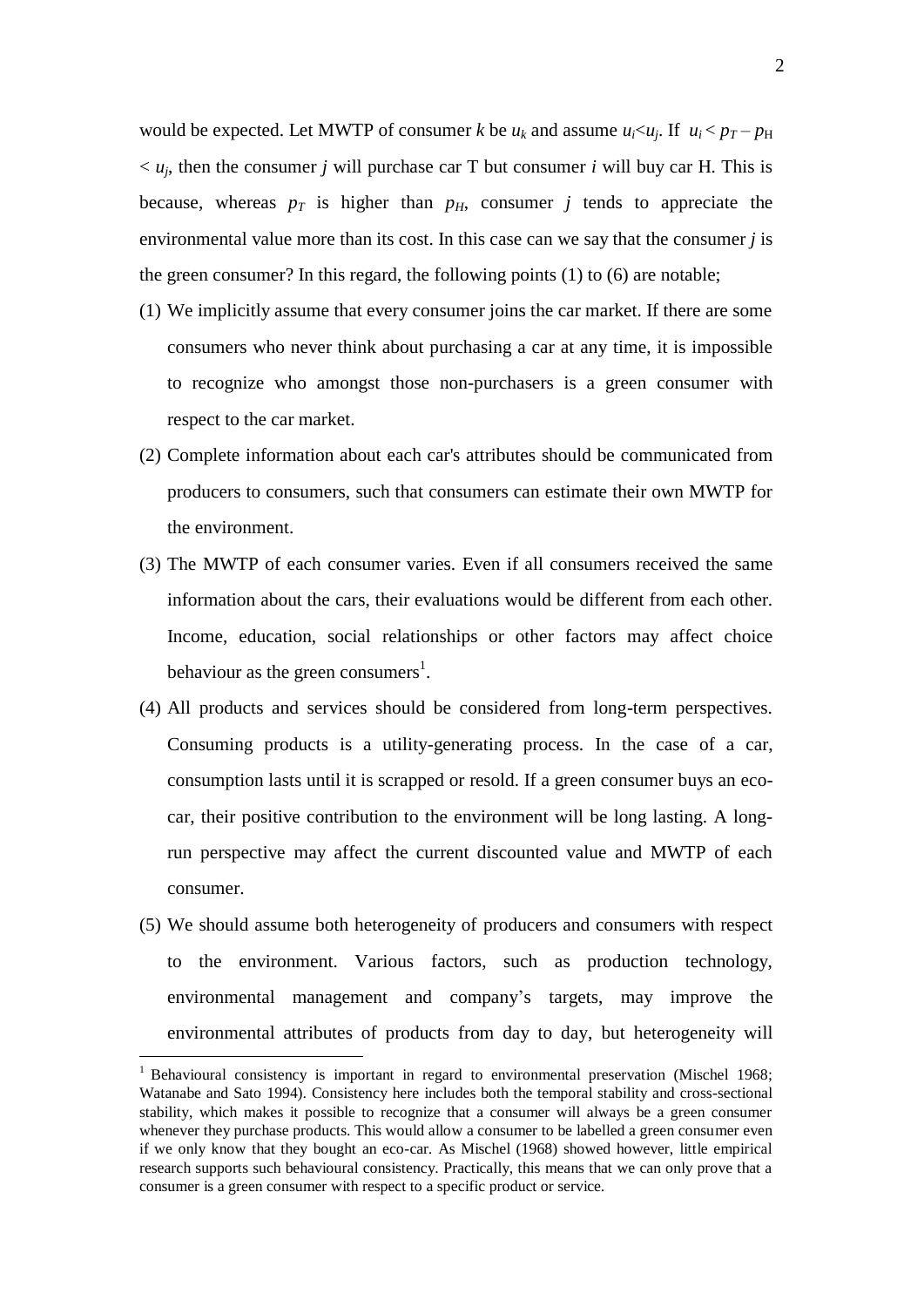remain. Environmental concern, education and public opinion will not remove heterogeneity among consumers. This means that the "greenness", both of consumers and of producers, is a relative concept, which we can estimate in terms of a percentage of the total consumers only.

(6) The market for cars still plays an important role both for producers and consumers, through which they meet to set the market price.

#### **Eco-tourists in tourism destinations**

 In this section we will apply the same argument discussed above to tourism. For tourism it is more difficult to tell whether a visitor is an eco-tourist because visiting a tourism destination involves consumption of a series of tourism services, including attractions, accommodation and hotels. In addition a visitors" choice of destination might be inconsistent with their environmental values. Clearly, each tourism product can be investigated as to its purpose; choice of the eco-friendly hotels, for example, allows us to identify eco-tourists, but only for the hotel services. In this regard, we can investigate individually the choice of hotel or attractions visited, but in this paper we shall assume that a tourism destination provides a "package" of tourism services consumed by visitors. A package eco-tour, for example, would provide environmentally friendly foods, accommodation and attractions.

 As already mentioned, similar to the green car consumer, eco-tourists may be defined as those who show a deep interest in the environment of the tourist destinations they visit. Therefore, the choice model and all the points, from (1) to (6) listed above regarding green car consumers also apply to the case of eco-tourists. In addition to them, some further points should be noted for the eco-tourists. Choice of the destination is made before visiting, in the same way as green consumers decide to purchase the eco-friendly goods before usage. However, for the eco-tourists, the consummation of the tourism services extends over the stay at the tourism destination. In the consumption process, tourists' attitudes towards environmentally friendly activities will be still different from tourist to tourist, meaning that the consuming process is also important for the eco-tourists. Moreover, it should be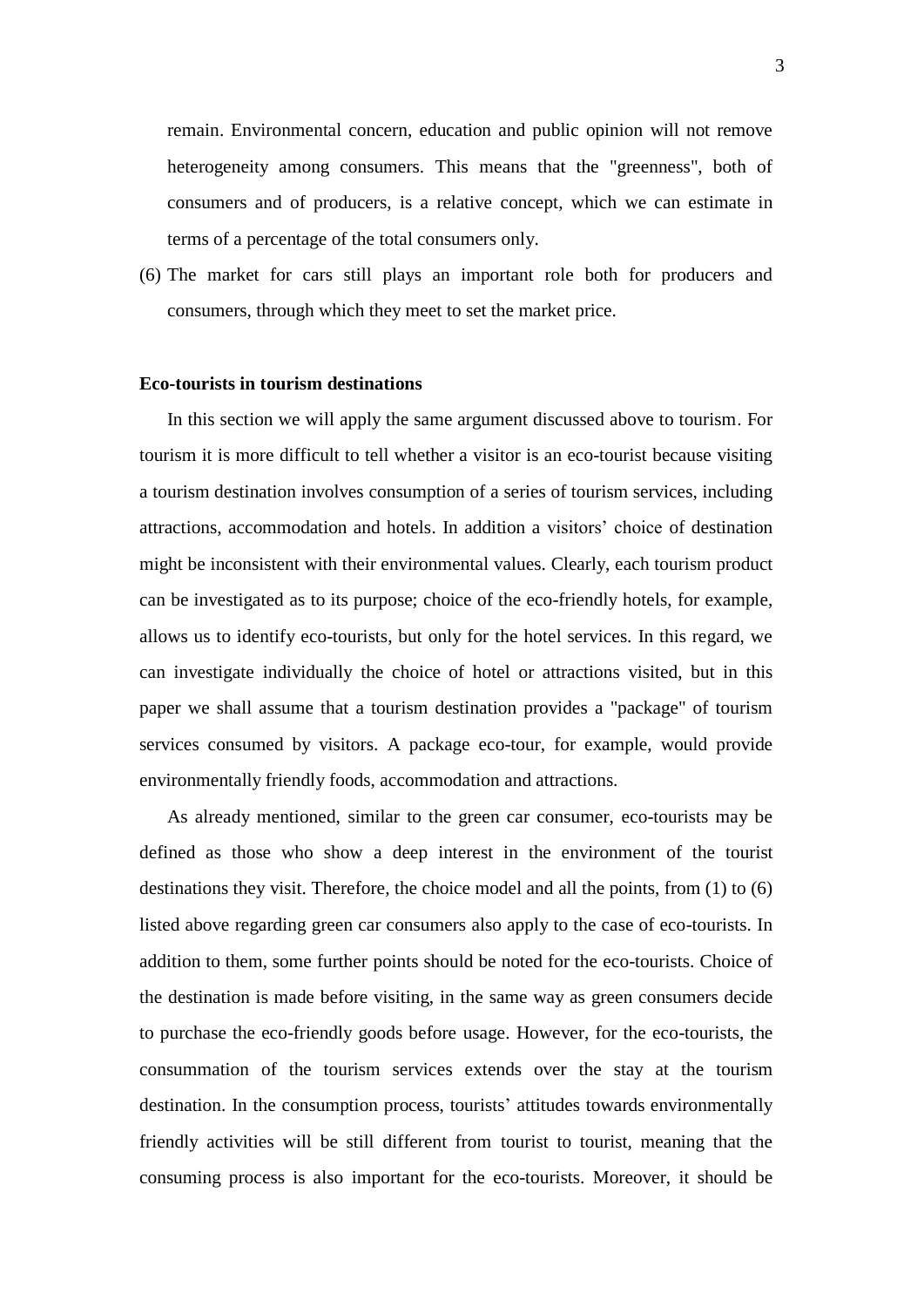noted that the consumption of tourism services includes educational and learning experiences. The higher the preference for such experiences, the larger a tourist's MWTP will be, whereas each tourist has a different MTWP for the same experiences in a tourism site. Sometimes, an emotional experience during a trip may change a person's life and attitudes to the environment. Because, in general, a choice of a tourism destination is made before visiting, tourists must estimate the MWTP based on the expected utility which they would gain there, not only from tourism activity but also from their quality of experience.

 To introduce a simple model, the following is assumed: there are two tourism destinations but there are many tourists who choose and enjoy them. There is no difference in performance and quality, except for the environment between two destinations. For example, each tourism destination covers a specific natural area but they are classified into two kinds: a clean (eco-) destination and a dirty (non eco-) destination<sup>2</sup>. In a clean destination, considered an ecotourism destination, marketing is consistent with environmental sustainability whenever tourism services are discussed. From the demand perspective, tourists as consumers of tourism services can be classified based on their eco-consciousness or eco-friendly attitudes. Ecotourists are those who carefully choose and consider the destinations, those who know their environmental influence on the destinations, and those who play positive role in environmental preservation on their holidays. Motivations for such environment-oriented behaviour are the innate personal reward due to preserving the environment, as well as perhaps social recognition from others in society. In contrast, dirty tourists or non eco-tourists are those who have no environmental concerns, who neglect tourism-related environmental issues, and who may sometimes undertake destructive behaviour such as killing animals. In practice the disparity between eco-tourists and dirty tourists might be not so clearly defined because each tourist may exhibit a mix of behaviours.

 $\overline{a}$ 

 $2$  Here the notation of 'clean' or 'dirty' is analogous to 'clean industry' or 'dirty industry'.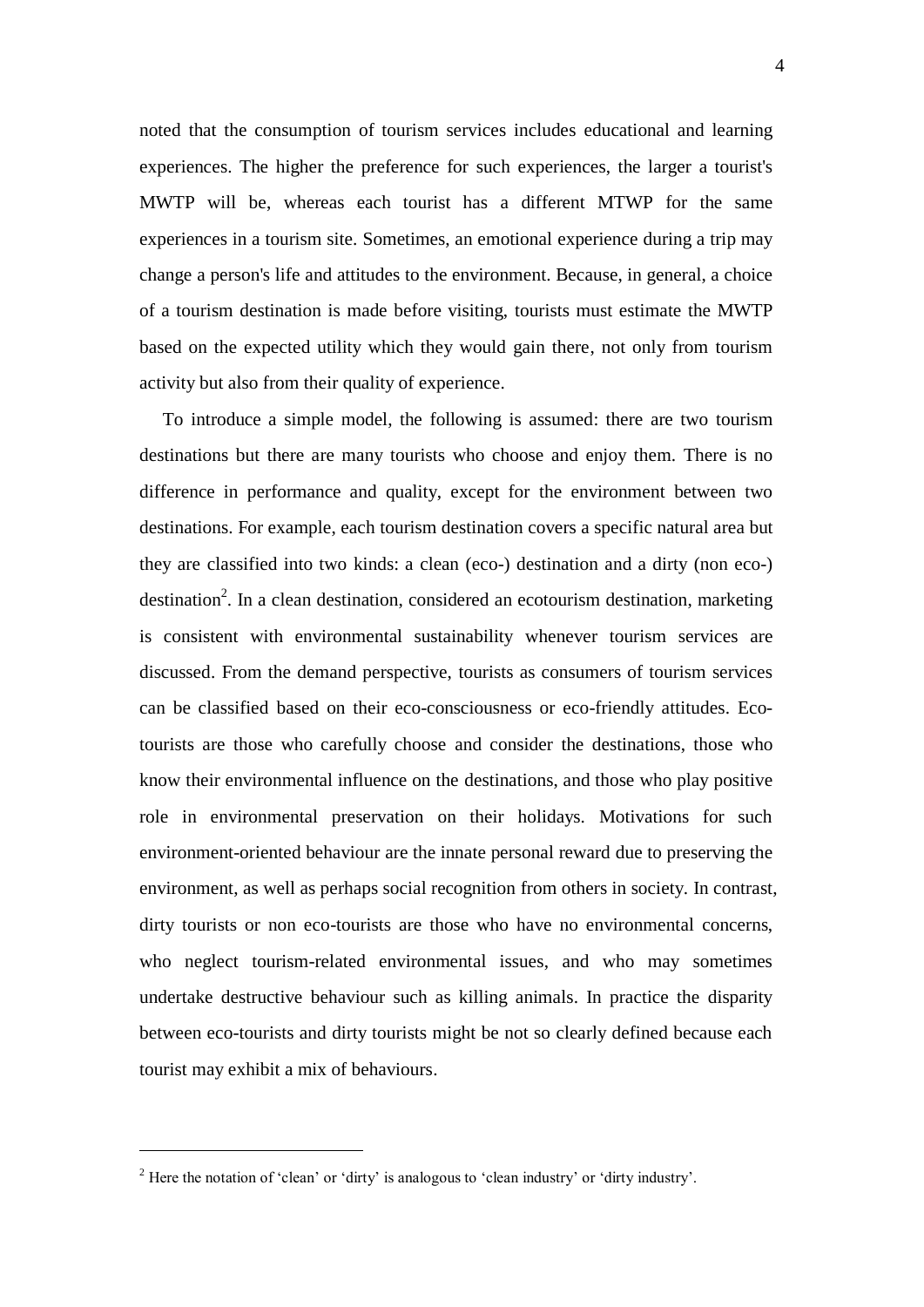What happens when producers meet a mix of the consumer types mentioned above? As far as tourism is concerned, the main question is how tourists can be considered eco-tourists when different types of tourists visit a tourism destination. A number of prior papers have investigated the behaviour of eco-tourists, and how ecotourism destinations affect tourists" behaviour and their environmental concern. However, there has been no systematic examination of the consumer-producer relationship and its outcome from an environmental perspective. A systematic conceptual framework including both consumers and producers is required that allows us to identify eco-tourists. In this paper, we shall focus our attention on tourist choice behaviour and its effects on tourism destinations.

## **A review of research on tourists as consumers**

 $\overline{a}$ 

Before developing a model, a brief review of papers on tourists or consumers' behaviour with respect to environmental consideration is presented. This review focuses on eco-tourists or green-tourists, including their definition, major issues, analytical measures and conclusions. Unfortunately, as Dolnicar, et al. (2008) found in a review of research papers about tourist environmental behaviour, there is little consensus about who eco-tourists (or environment-friendly tourists) are. These researchers suggested that empirical analysis is needed to examine the relationship between eco-tourists and all tourists, in terms of their behaviour. The aim of this paper is to address this suggestion from a theoretical perspective because the authors consider the theoretical basis of existing research needs attention before further empirical research is undertaken.

Swarbrooke and Horner (2007) discuss 'the green tourist'<sup>3</sup> and make a number of useful points as follows: firstly, there can be some different shades of "green" depending mainly on tourists" awareness, knowledge and attitude to environmental issues. For example, (dark) green tourists are those who reject or boycott tourism services which are not eco-friendly and those who make sacrifices because of views

 $3$  Though the name they used is different from ours and 'eco-tourist' itself is used in a limited area, hereafter only 'eco-tourist' is used as a simple standardized notation.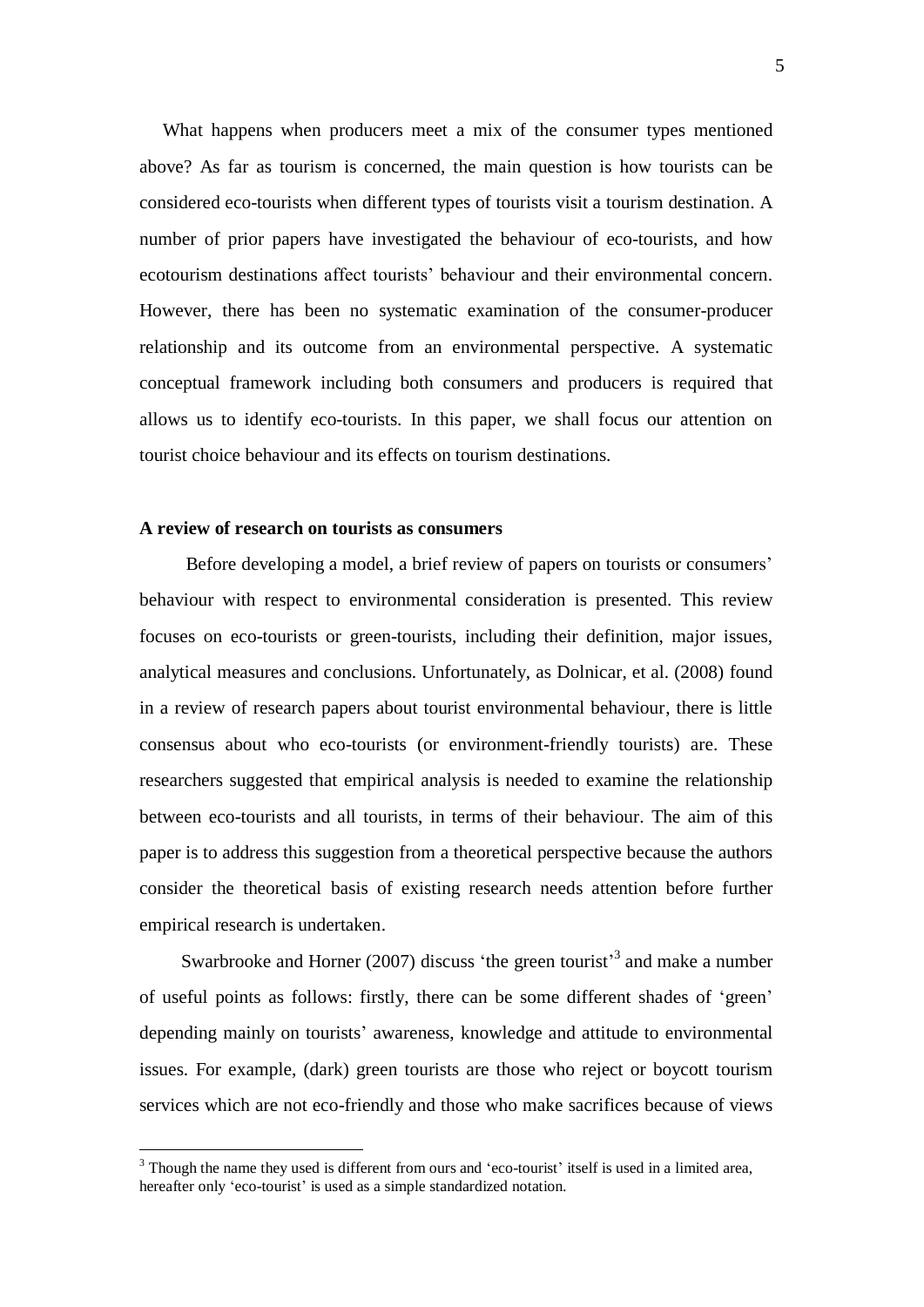and interests in environmental issues. Secondly, issues that would concern a green tourist such as conservation of wildlife, pollution, environmentally destructive development and so on are explained in detail at the tourism destinations. If green tourists are aware of these issues, how do they behave? It is would be expected that they will give up their choice to visit a destination where there are environmental problems. In this case, tourists" behaviour should be determined not only by their attitude towards the environmental issues in daily life but also by information they receive about the environmental situation of different tourist destinations.

Thirdly, motivations that influence green tourists include not only self-interest but also altruism. Their belief in the need of environmental preservation can be considered as impure altruism, in that their actions have a benefit to themselves as well. In the framework of environmental economics, altruistic behaviour has already been incorporated in theories to explain people"s donations to charity or high willingness-to-pay as id found in the works of Cornes and Sandler (1994), Andreoni (1989), and Kotcen (2005, 2007). Fourthly, determinants of green behaviour include external factors, such as information or advice from the tourism companies and government-led green that affect tourists" preference and choice behaviour. In this regard, the industry and tourists themselves may be positive agents for a change toward green tourism.

Accordingly, a definition of eco-tourists in terms of their behaviour requires inclusion of the behaviours of both the tourist and tourism destination provider. In a market framework, the tourist as a consumer interacts with the tourism destination as a producer. Through the market mechanism and complimentary policy to tackle market failures, tourists should influence tourism destinations decisions and vice versa. This interdependency is the key to identifying who is an eco-tourist. This interdependency is implicit in recent discussion of the potential for changing tourists' behaviour from passive to active contributors for environmental preservation (Ballantyne, Packer and Hughes 2009), and to encourage eco-friendly behaviour (Orams 1995).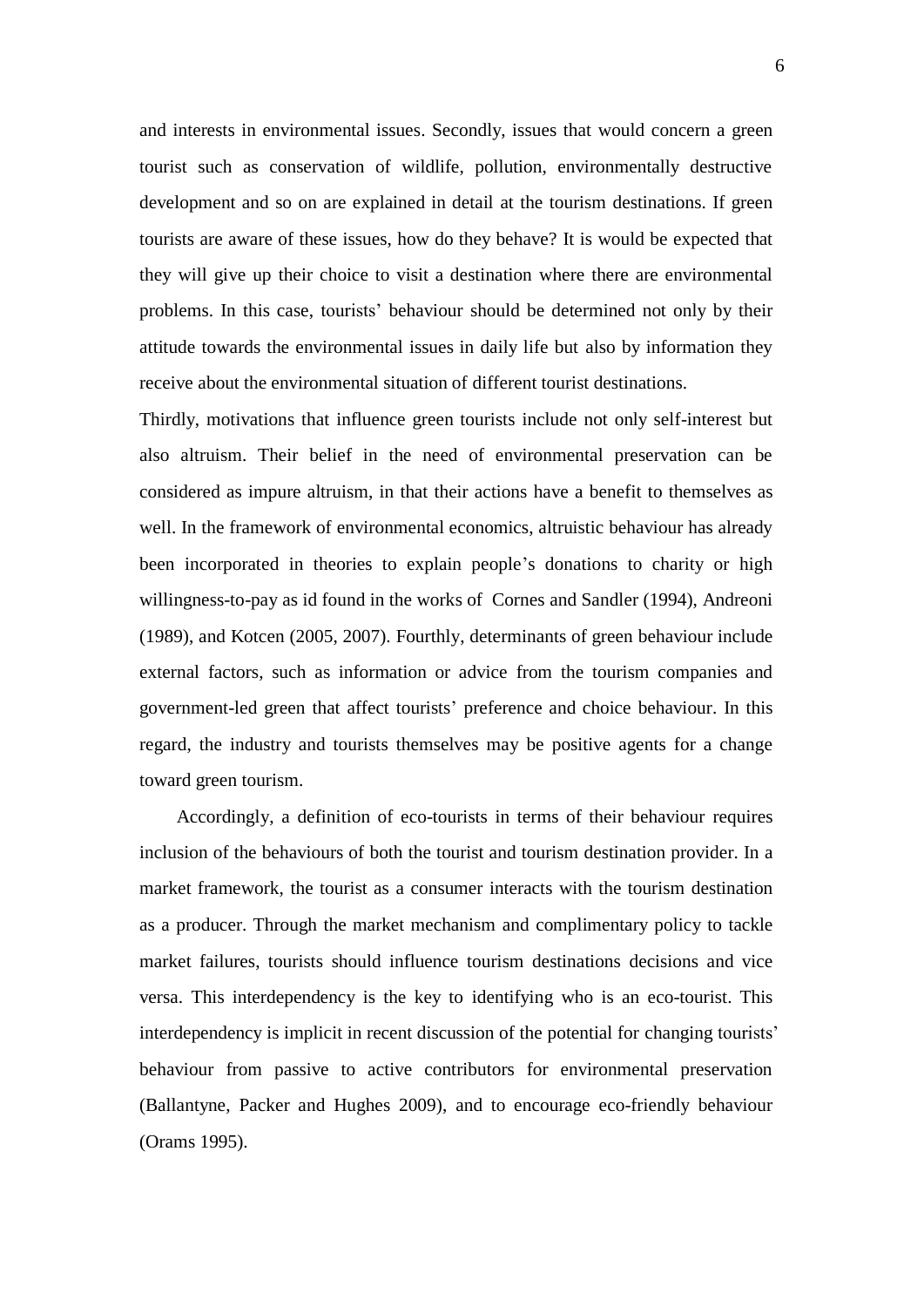Tourists affects tourism producers" behaviour by their choice of tourism services; for example, in one study three in four tourists considered themselves to be environmentally friendly and intended to stay in a hotel with an environmental strategy (Watkins 1994; Gustin and Weaver  $1996$ <sup>4</sup>. Moreover, tourists' support for energy saving technology can increase the overall eco-efficiency of destinations (Kelly et al. 2007). According to Dalton, Lockington and Baldock (2008), almost half of tourists have a desire for environmentally friendly hotels with renewable energy supply and are willing to pay extra, between 1% and 5% for a renewable energy supply. Tourists with a stronger orientation towards nature also have more positive views of the environmentally responsible practices of tourist businesses than those not nature-oriented (Andereck 2009).

Effective coordination of tourist support and management practices by tourism destinations can be helpful in achieving sustainable outcomes (Ballantyne and Packer 2005; Ballantyne, Packer and Hughes 2009). Whereas consumer goods may have an instruction book allowing learning about the safe use of the product, tourism services, and particularly those in a nature-based destination, provide interpretation in order to maximize consumer's satisfaction. This interpretive material may encourage tourists to move from a passive to an active role in preserving the natural environment. As mentioned before, behaviour related to preserving the natural environmental can be considered altruism. Managers can provide enjoyable experiences as well as opportunities for learning, which may change visitor's attitudes about environmental preservation (Orams 1995; Lim and McAleer 2005).

However, these experiences are not found in every natural tourism destination. For example, wildlife tourists in general demonstrate more eco-consciousness and concern for conservation issues than other tourists. Moreover, it is necessary for tourism destinations to address the tourists" need of information, because wildlife tourists tend to want practical information along with a conservation message

 $\overline{a}$ 

<sup>&</sup>lt;sup>4</sup> Gustin and Weaver (1996) have also found that some tourists show negative attitude to some services such as changing towels and low flow showers. This implies that except for overall effects, the marginal private benefit of each service may exceed the social marginal cost depending on its characteristics.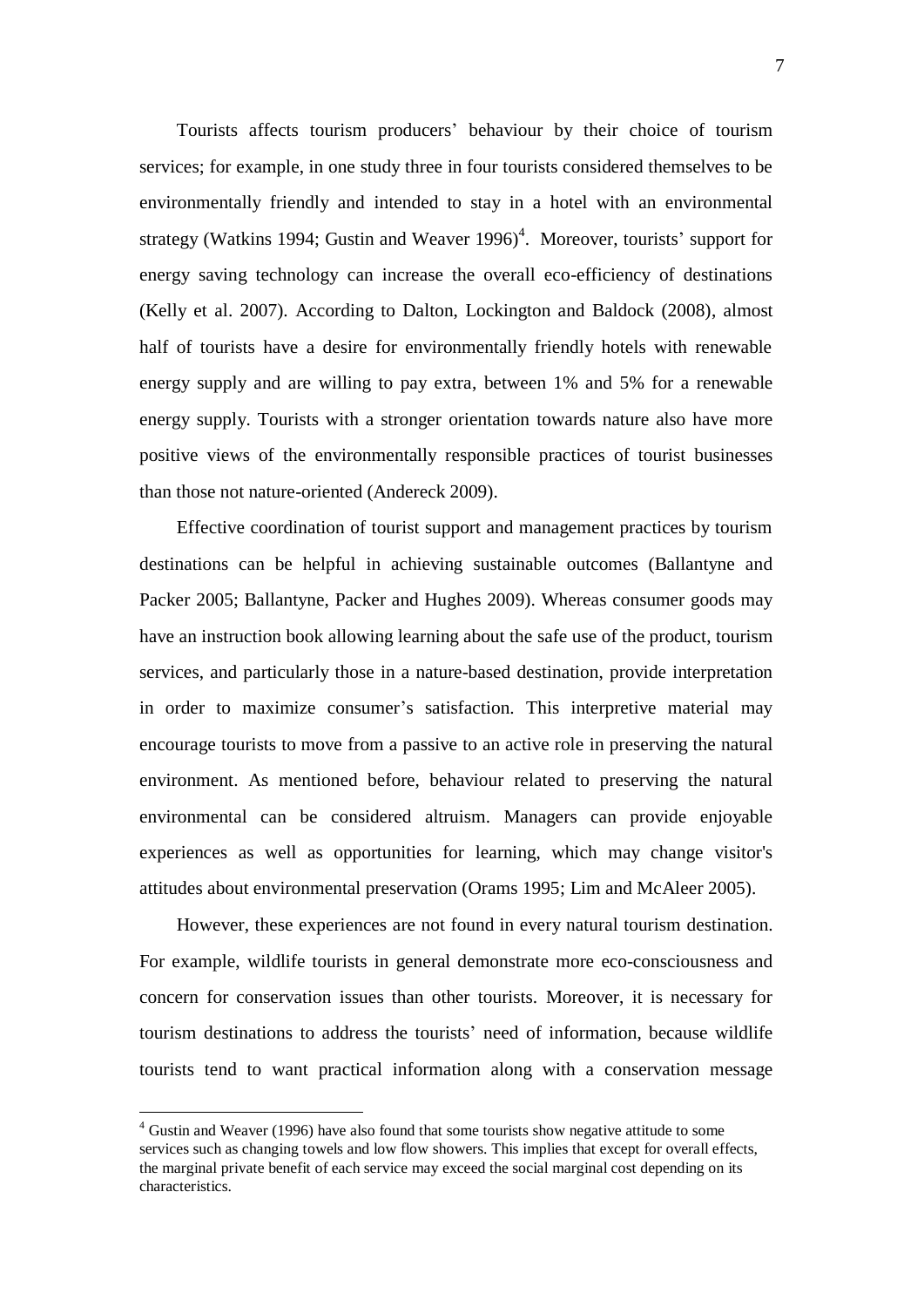(Ballantyne, Packer and Hughes 2009). Recently, volunteer ecotourism, whereby tourists do volunteer work conserving the natural environment, has been developed by some conservation/tourism agencies. According to Wearing (2003) and Cousins (2007), "hard" eco-tourists are interested in direct interactive conservation experiences during their holidays. In conservation tourism, a business provides conservation holiday packages and the tourists enjoy their volunteer activities<sup>5</sup>. Thus a demand for conservation activities creates its own supply and, on the other hand, a supply of conservation tourism packages may increase demand.

A procedure of clustering the tourists" behaviour has been applied that splits tourists into three groups (Dolnicar and Leisch 2008). Using scores measuring past environmental behaviour at a destination, respondents are classified into those with small, and medium and large environmental footprints. Their finding was that tourism destinations could attract environmental friendly tourists using a selective marketing approach<sup>6</sup>.

## **A basic model**

 $\overline{a}$ 

Assume that there are two tourism destinations  $(i = 1, 2)$ ; tourism destination 1 is "clean" in a sense that it provides eco-friendly tourism services, while destination 2 is dirty because there is no consideration of environment. In each, tourism services are produced by using resources; for simplicity, a single resource and a compound tourism service are assumed. Common services at each tourism destination, such as accommodation, catering and tour guides, can be provided in both destinations by using same technology, so that marginal cost is the same in both destinations and is

<sup>5</sup> Cousins (2007) has investigated the 21 UK-based conservation tourism providers and shown that 6 in 21 are non-profit organisations; 11 are companies and the other are charities or charity and company based. However, their customers are mainly from university related activities and only 6 in 21 organisations have a general public base. The type of experience that conservation tourism offers is different from organisation to organisation, including building, business, community development, conservation and so on. The top three destinations are Africa, Asia and Central Africa and the top three biome types are Tropical rainforest, Savannah and Marine, respectively.

<sup>6</sup> Dolnicar (2004) analysed an Austrian case. Tourists were classified into two groups; sustainable tourists and non-sustainable tourists. A sustainable tourist is a respondent who strongly agreed with the statement that on holiday the efforts to maintain unspoiled surroundings play a major role for you. It was found that around 70% of tourists were sustainable tourists and they could offer a sound basis for tourism business creation.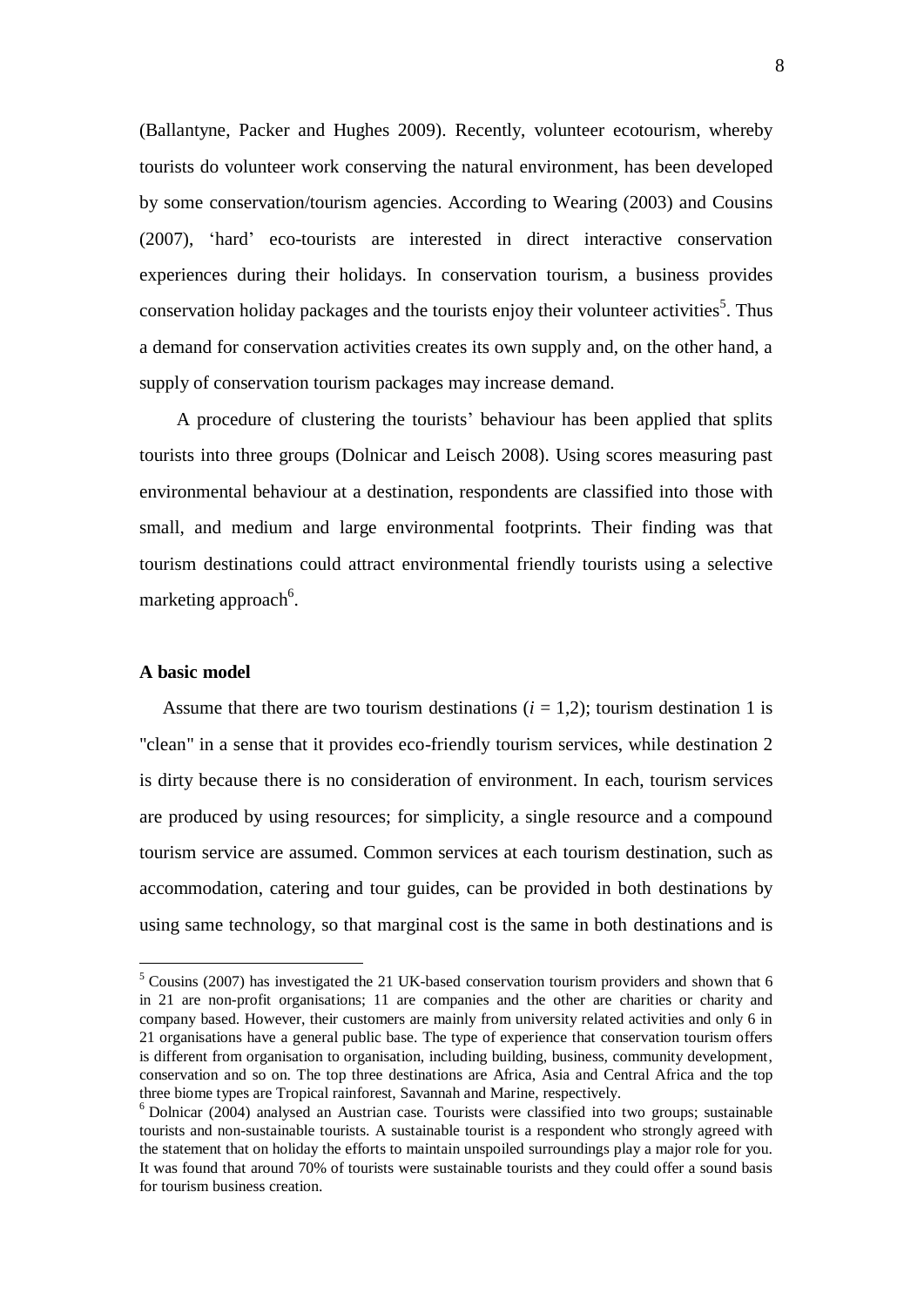given by *c*. The difference in "cleanness" between both destinations depends on the marginal costs that each pays for environmental preservation<sup>7</sup>. The marginal environmental cost paid at each destination is assumed to be  $e_i$  ( $e_1 > e_2 \ge 0$ )<sup>8</sup>. Then the profit for each tourism destination ( $\pi$ <sub>i</sub>) can be given by

(1) 
$$
\pi_1 = x(p_1 - (1 - s)(c + e_1))
$$

(2) 
$$
\pi_2 = (1-x)(p_2 - (1-s)(c+e_2))
$$

where  $p_i$  is price of tourism service provided at each destination<sup>9</sup>. In (1) and (2), the total demand for tourism is assumed to be unity, so that *x* shows the share of total demand for tourism service at tourism destination 1. *s* show the environmental subsidy.

## **Tourists' behaviour**

 Each consumer enjoys a common level of utility (*u*) at either tourism destination because there is no difference in tourism services except for the environment between two destinations. However, as far as environmental preservation is concerned, consumers are assumed to have different preferences so that their choice of destination gives them different outcomes. Here the tourists" evaluation of environmental preservation at each tourism destination is simply given by

(3)  $W_i = \theta e_i$ .

 $\overline{a}$ 

In  $(3)$ ,  $W_i$  is tourists' marginal willingness to pay  $(MWTP)$  for environmental preservation, and  $\theta$  is a consumer's actual evaluation on  $e_i$  and assumed to be uniform distribution bounded in  $[\theta, \bar{\theta}]$ . Then the average is  $\mu = (\bar{\theta} + \theta)/2$  and the variance is  $\sigma = (\bar{\theta} - \theta)^2 / 12$ .

<sup>&</sup>lt;sup>7</sup> This type of choice model of consumers was developed by Bansal (2008) and Ericksson (2004), both of which analysed a choice behaviour of the green energy. Fairchild (2008) also used a similar model whereas his major concern is the investment behaviour of the firms to discriminate their environmental cleanness.

 $8$  It is assumed that each  $e_i$  also determines the situation of environmental preservation at each site. Therefore, more expenditure for environmental costs means better preservation of tourism resources. This is given by a functional form:  $E_i = E_i(e_i), E_i > 0$  but, for simplicity, assume  $E_i = e_i$ .

<sup>&</sup>lt;sup>9</sup> As for the price level, assume that price at a clean site is more expensive than that at dirty site. Actually, nobody choose dirty site when price at dirty site is higher than at clean site because they loose utility from environmental preservation. This means that somebody can choose the dirty site when  $p_1 > p_2$  is assured.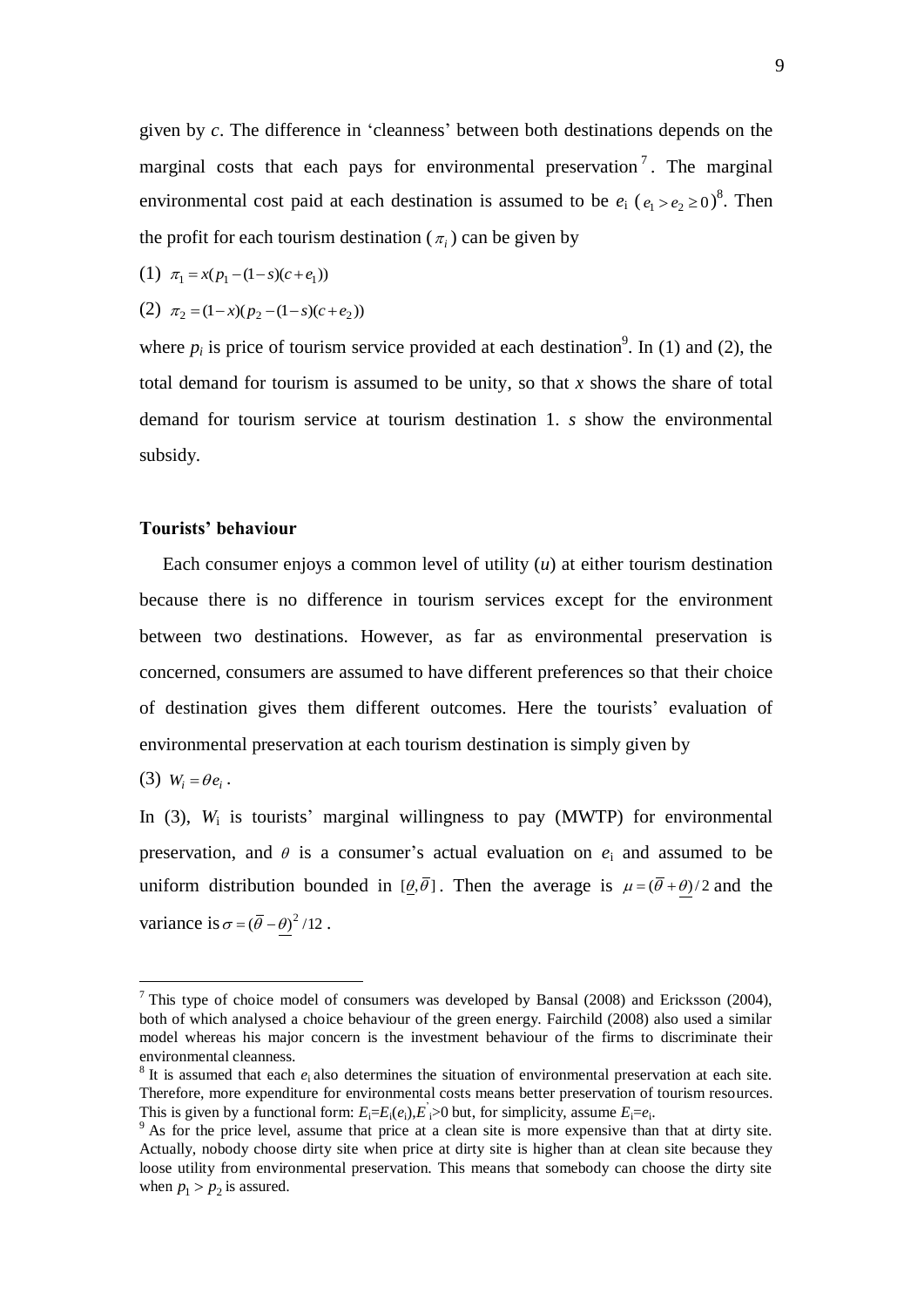In this regard, the followings may be observed. In real world, consumer behaviour, especially related to the environmental is too complicated to estimate. Even if a tourist knows exactly how much the tourism destination spends on environmental preservation and how well the environment of the tourism destination is preserved by this expenditure, different tourist do not always give the same estimate for the value of this preservation. Consumers however can give similar evaluations of the environmental preservation when more accurate information about environmental preservation is given for each tourism destination. Recently tourism destinations have been able to receive environmental certification, using schemes such as that by Ecotourism Australia.

 As far as these eco-certificates or eco-labels are credible and well advertised, tourists can give a fair and accurate judgement on the evaluation of environmental preservation, with the result that the variance of evaluations  $(\sigma)$  becomes smaller and the average of evaluations ( $\mu$ ) will be close to unity. Tourists' usual ecofriendly stance may significantly affect  $\sigma$  and  $\mu$ . It may be expected that the more environmentally friendly a person is regarding energy-savings or waste-abatement in daily life, the greater their MWTP will be. It is hard to confirm, however, whether their eco-friendly behaviour will decrease the variance of MWTP, as recognition of the need for environmental preservation may be affected by the amount of environmental information people receive. Further, environmental education, will affect MWTP differently. Moreover, there is an income effect on MWTP. Therefore, as far as the effect of environmentally friendly behavior on the variance of MWTP is concerned, it can be negative or positive depending on various factors, including environmental education.

#### **Tourists' choice of the destination**

Tourists choose where to go. In the model discussed here, tourists may only choose either destination 1 (clean) or destination 2 (dirty). From a spatial perspective, equilibrium can be attained when there is no difference in marginal utility between the two tourism destinations. This condition is given by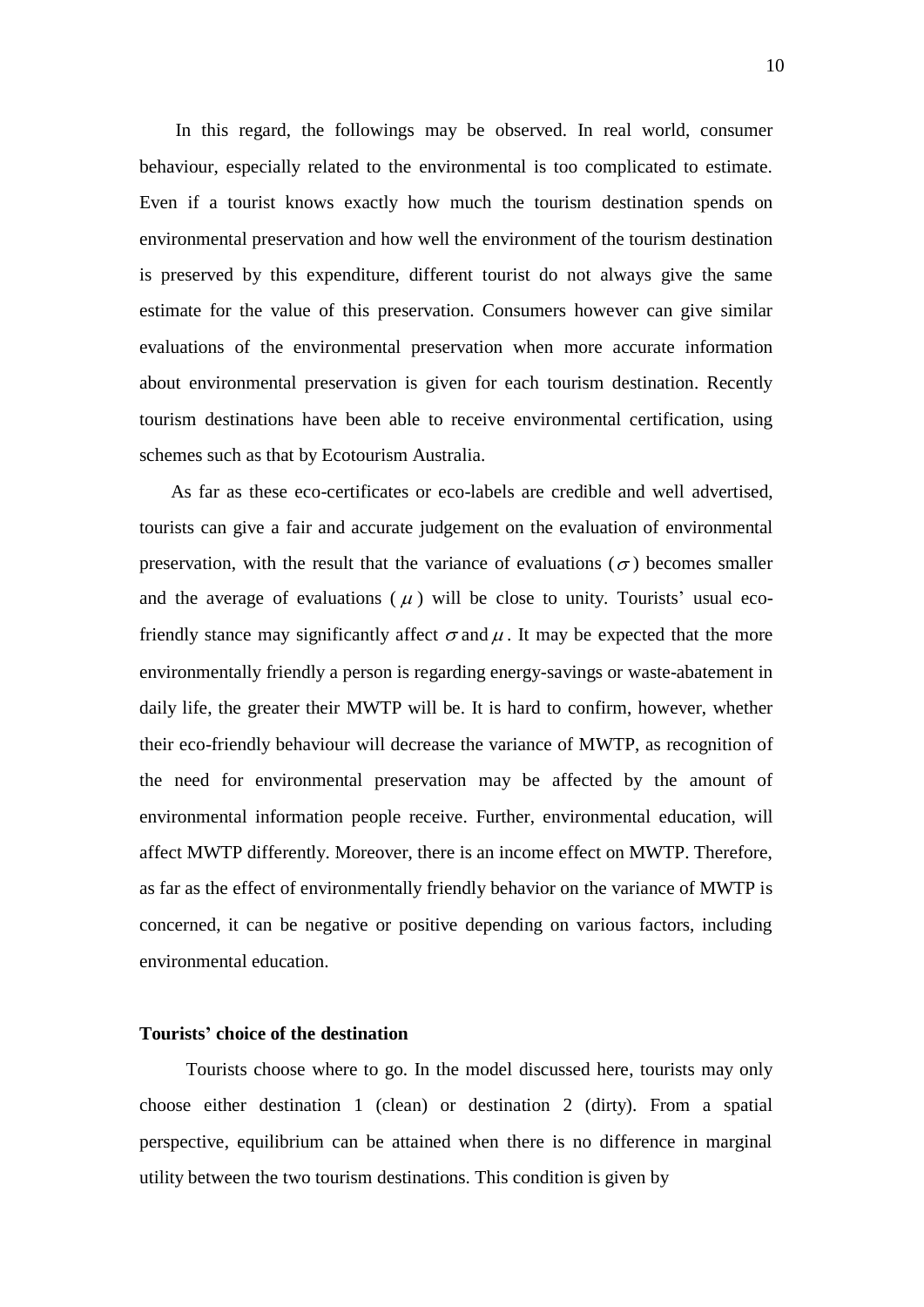(4)  $u - p_1 + \theta e_1 + \rho (e_1 - e_2) = u - p_2 + \theta e_2$ 

where  $\rho$  is the marginal utility of social-related evaluation, which gives tourists who choose destination 1 a sense of satisfaction via direct returns and/or social recognition for their contribution to preserving the natural environment. In (4), it is assumed that the overall effect of the altruistic behaviour of each individual should be reflected by a large difference in preservation between both tourism destinations. From (4) we may derive (5).

$$
(5) \ \theta^* = \frac{p_1 - p_2 - \rho(e_1 - e_2)}{e_1 - e_2}
$$

In (5), tourists with  $\theta \in (\theta^*, \overline{\theta}]$  will choose destination 1 but tourists with  $\theta \in [\theta, \theta^*]$  will choose destination 2 because they can get more utility in doing so. Hence the share of demand for tourist destination 1 (the clean destination) can be given by (6).

$$
(6) \t x = \frac{\overline{\theta} - \theta^*}{\overline{\theta} - \underline{\theta}}.
$$

## **Bertrand-Nash equilibrium**

 In this model, each tourism destination has a strategic variable; the price of tourism services. By controlling the price, each tourism destination can increase its visitors. The strategy employed here is a type of Bertrand-Nash competition. The reason to employ the Bertrand-Nash competition is because tourism services have difficulty in controlling their production volume. Moreover, tourism destinations must be price competitive because tourists choose them by considering their value as shown by (4). From  $(1)$ ,  $(2)$  and  $(6)$ , the reaction functions are given by

(7-1) 
$$
p_1 = \frac{p_2 + (\overline{\theta} + \rho)(e_1 - e_2) + (1 - s)(c + e_1)}{2}
$$

(7-2) 
$$
p_2 = \frac{p_1 - (\underline{\theta} + \rho)(e_1 - e_2) + (1 - s)(c + e_2)}{2}.
$$

Then the difference in prices between both tourism destinations becomes

.

(8) 
$$
p_1^* - p_2^* = \frac{(\overline{\theta} + \underline{\theta} + 1 - s + 2\rho)(e_1 - e_2)}{3}
$$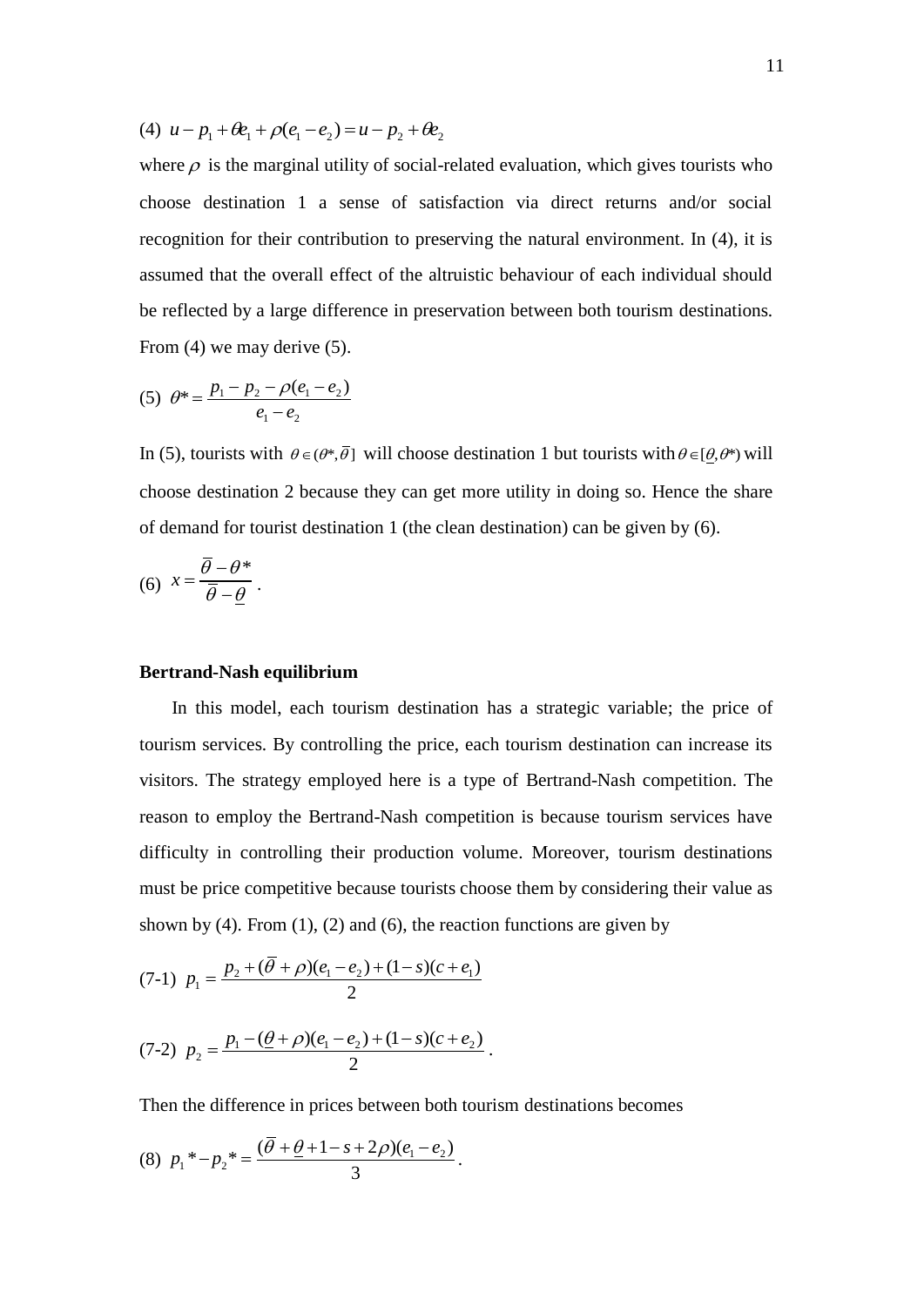Taking (5),(6) and (8) together leads to

$$
(9) \t x^* = \frac{2\overline{\theta} - \underline{\theta} - 1 + s + \rho}{3(\overline{\theta} - \underline{\theta})}
$$

A condition that the services are provided at the destination 1 is  $x^* \in (0,1]$  and this is given by  $\sqrt{ }$ 

$$
(10)\begin{cases} \bar{\theta} \ge \frac{\theta}{2} + (1 - s - \rho)/2 & \text{for } 0 \le \frac{\theta}{2} \le 1 - s - \rho \\ \bar{\theta} > 2\frac{\theta}{2} - (1 - s - \rho) & \text{for } 1 - s - \rho < \frac{\theta}{2} \end{cases}.
$$

In this regard, the followings can be derived on the assumption of  $\theta > \theta$ .

(11)

\nOnly the dirty destination is chosen when 
$$
\bar{\theta} < \theta/2 + (1 - s - \rho)/2
$$
 for  $0 \leq \theta \leq 1 - s - \rho$ 

\nOnly clean destination is chosen when  $\bar{\theta} < 2\underline{\theta} - (1 - s - \rho)$  for  $1 - s - \rho < \underline{\theta}$ 

Conditions (10) and (11) shows that both tourism destinations may be chosen by tourists when  $\theta$  is large enough to compare with  $\theta$ . If tourists can estimate their MWTP via rigorous information about environmental preservation costs, the average of MWTP should approach unity. Then it is reasonable to assume that  $\bar{\theta}$  >1 >  $\theta$  without loss of generality. In this case, services can be provided at both tourism destinations. This shall apply hereinafter.

Total differentiation with respect to (9) yields

(12) 
$$
dx^* = \frac{-\underline{\theta} + 1 - s}{3(\overline{\theta} - \underline{\theta})^2} d\overline{\theta} + \frac{\overline{\theta} - 1 + s}{3(\overline{\theta} - \underline{\theta})^2} d\underline{\theta} + \frac{1}{3(\overline{\theta} - \underline{\theta})} ds
$$
.<sup>10</sup>

In addition to (12), the following formulas are useful for  $\mu$  and  $\sigma$ .

(13) 
$$
d\mu = \frac{1}{2}(d\overline{\theta} + d\underline{\theta}), \ d\sigma = \frac{(\overline{\theta} - \underline{\theta})}{6}(d\overline{\theta} - d\underline{\theta})
$$

 $\overline{a}$ 

As mentioned before, tourists" MWTP for environmental preservation can be affected by their degree of environmental concern as well as their information about tourism destinations where the environment is preserved. From (12) and (13), the relationship between  $d\bar{\theta}$  *and*  $d\theta$  is given in figure 1.

<sup>&</sup>lt;sup>10</sup> It is clear that  $\rho$  has the same effect as *s* as shown in (9). This means discussions about *s* can be applied to  $\rho$ .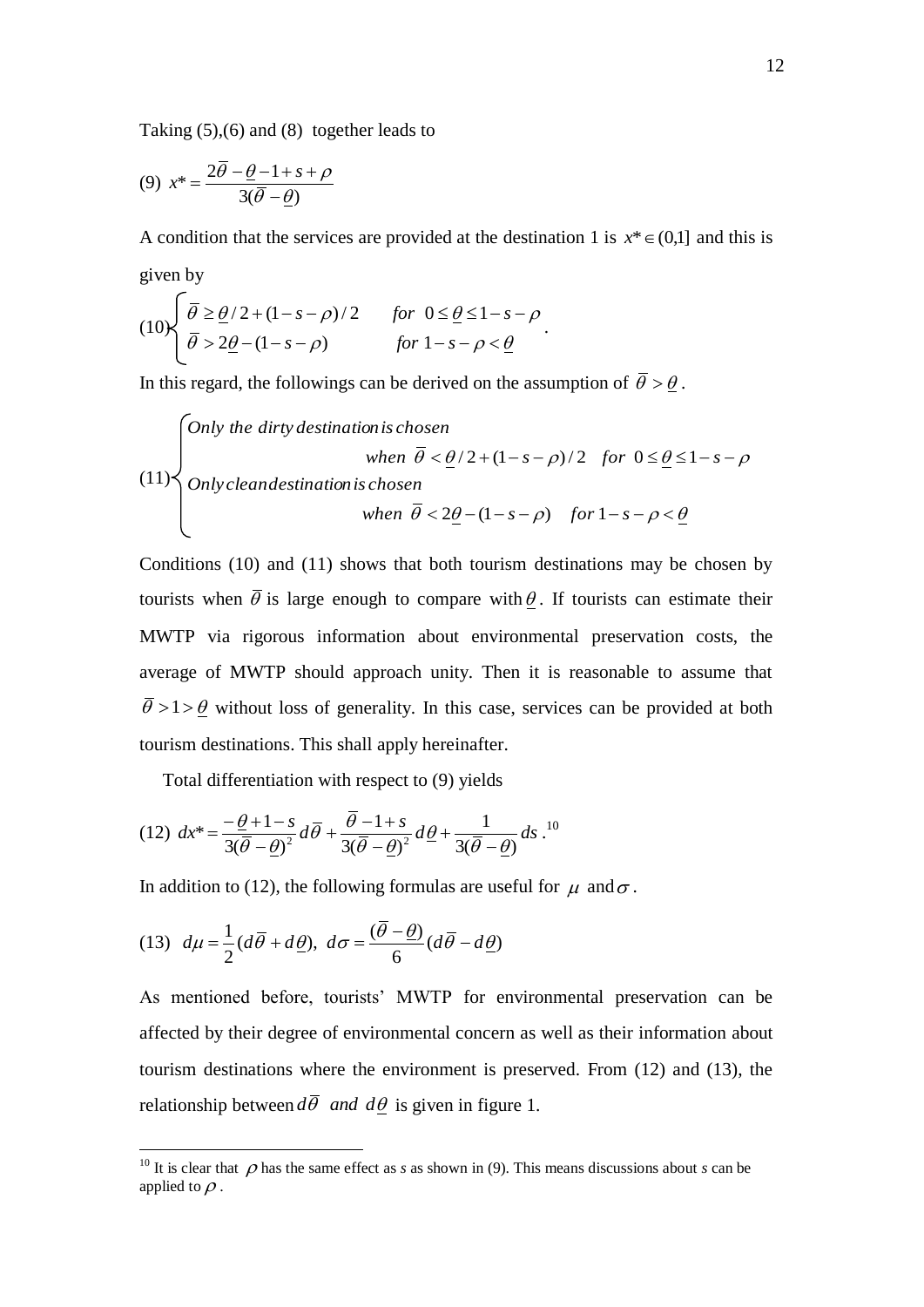It might be usual to name those who choose the clean destination "eco-tourists"; however such eco-tourists may not always have high environmental concern before deciding where to visit. This can be easily shown as those who once chose the clean destination could change their choice due to the others" changes in preferences (see Figure 1). When the average or the variance of tourists' MWTP changes, a tourist's choice may change even if their own MWTP did not change. For example, let tourists" behaviour as a whole change towards a lower variance and a lower average of MWTP. This is shown as point A in Figure 1 where  $d\mu < 0, d\sigma < 0$  and  $dx^* < 0$ . In this case, it is possible for some tourists who once visited the clean destination to change their destination to the dirty destination even though they do not change their MWTP.

It should also be noted that a gradient of  $dx^* = 0$  in (12) depends on  $\mu$  and ds. The gradient of  $dx^* = 0$  is less than  $-45^\circ$  if  $\mu > 1$ , whereas it is greater than  $-45^\circ$  if  $\mu$ <1. Figure 1 shows the latter case. When  $ds > 0$ , meaning that there is an increment of environmental subsidy, the line of  $dx^* = 0$  will shift downward as shown in Figure 1 ( $dx^* = 0$  ( $ds > 0$ ). In this regard, an important point is how an environmental subsidy affects the clean tourism destination.

#### **FIGURE 1 about here**

 It is clear from (12) that an increase in (marginal) environmental subsidy leads to an increase in service production at the clean tourism destination (or to a decrease at dirty tourism destination). The reason why this occurs is understandable from (8). An increase in the environmental subsidy causes price increases in both destinations, but it affects the service price at clean destinations more, because the marginal environmental cost at the clean destination is greater than that at the dirty destination. As a result, it becomes comparatively cheaper for tourists to choose the services provided at the clean destination. For example, decreases in  $\mu$  and  $\sigma$  shown at point B in Figure 1 can lead to a decline of service demand for the clean destination unless the environmental subsidy is increased. However, an increase in the environmental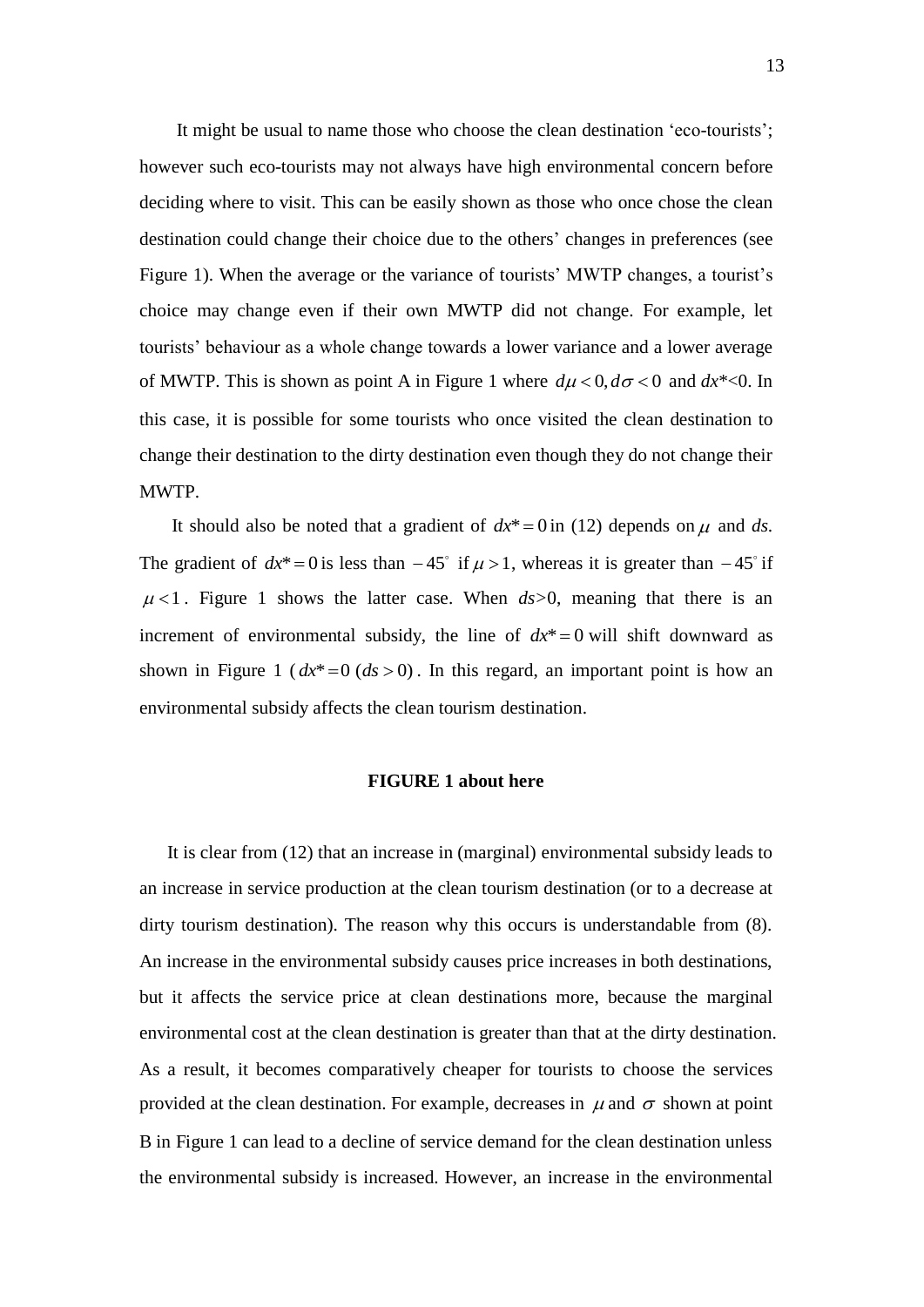subsidy can completely alter the situation. A sufficient increase in the environmental subsidy, as shown in Figure 1, can increase the service production at the clean destination because the clean destination derives price benefits more than those at the dirty destination.

## **Discussion**

 $\overline{a}$ 

In this section, two additional issues concerning tourists' decision behaviour of their destinations are discussed; the definition of "eco-tourists", and policy instruments and their effect on the destination-choice behaviour of tourists.

 There are at least two definitions of "eco-tourist". One insists that eco-tourists should be those who have 'high' eco-consciousness and always exhibit eco-friendly behaviour. For this definition, the life-style of eco-tourists must be considered. When these tourists choose their destinations, however, they need to know exactly which destination is 'clean'. As mentioned before, a lack of sufficient information about the environmental preservation of destinations can mislead eco-tourists into visiting "dirty" destinations. Therefore, the details of the tourism destinations regarding whether they are "clean" or "dirty" are important. Some eco-tourists may be found in the 'dirty' destination. In the model analysis developed above, tourists' MWTP for preservation are assumed to be uniformly distributed and bounded by  $[\theta, \bar{\theta}]$ . If the income effect on destination evaluation is negligible, eco-tourists are tourists whose MWTP are greater than a certain level of  $\theta$ . Unfortunately, it is hard to show a priori which  $\theta$  divides eco-tourists from others. Meaningful values of  $\theta$ are the mean  $(\theta = \mu)$  or unity  $(\theta = 1)$ . Then, either  $(\bar{\theta} - \mu)/(\bar{\theta} - \bar{\theta}) \times 100\%$  of tourists or  $(\bar{\theta}-1)/(\bar{\theta}-\theta) \times 100\%$  of tourists are classified as the eco-tourists (hereafter referred as Def. 1 and Def.2, respectively)<sup>11</sup>. Another definition of ecotourists is those who actually choose the clean destinations rather than dirty (Def. 3),

 $11$  According to Dolnicar et al. (2008), a third of tourists were classified as 'Small Environmental Foot Print Tourists". If their definition of the tourist who is Small Environmental Foot Print can be considered an "eco-tourist", then, unlike Def.1, eco-tourists always account for 33% of all tourists. See table 1.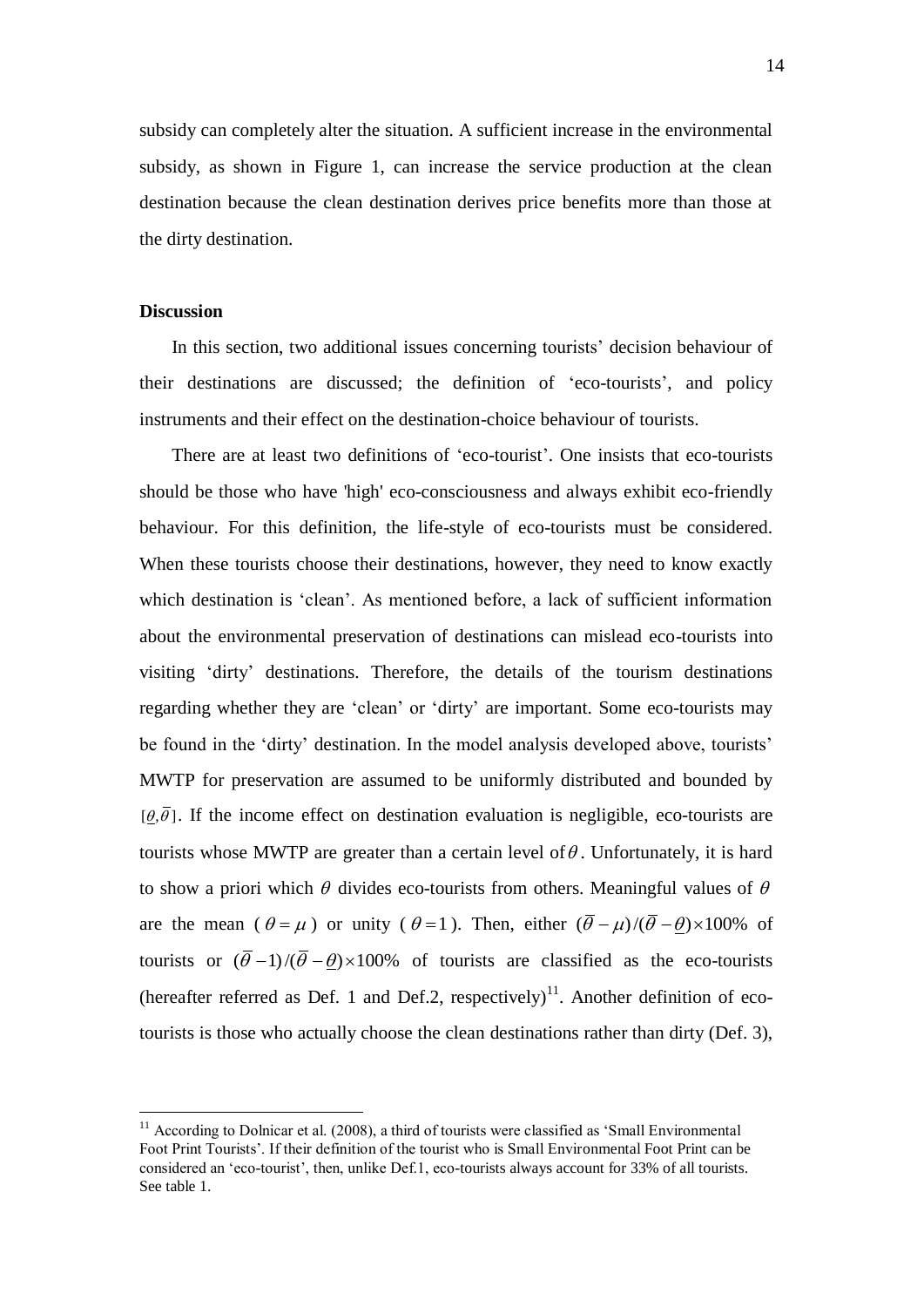and these comprise  $(2\bar{\theta} - \theta - 1 + s + \rho)/3(\bar{\theta} - \theta) \times 100\%$  of tourists. In this case, information on whether a tourism destination is clean or dirty is required.

 It is difficult to frame a definition of an eco-tourist that is both comprehensive and accurate. Is there a synthesis of these definitions? To answer this problem, definitions of eco-tourists are compared below and then investigated as to differences. The difference in numbers of eco-tourists among definitions is given by

(14) Def.1 - Def.3 = 
$$
\frac{1-s-\rho-(\overline{\theta}+\underline{\theta})/2}{3(\overline{\theta}-\underline{\theta})}
$$
 or  $=\frac{1-s-\rho-\mu}{3(\overline{\theta}-\underline{\theta})}$ .

Or,

(15) Def.2 - Def.3 = 
$$
\frac{2[(\bar{\theta} + \underline{\theta})/2 - 1 - (s + \rho)/2]}{3(\bar{\theta} - \underline{\theta})}
$$
 or  $= \frac{2(\mu - 1 - (s + \rho)/2)}{3(\bar{\theta} - \underline{\theta})}$ 

Both (14) and (15) shows that there is no difference in definitions as far as  $s = 0$  and  $\mu$  = 1, when tourists can accurately evaluate the environmental preservation of the tourism destinations. However, as far as  $s = 0$  and  $\rho = 0$ , if tourists on average underestimate the environmental preservation (i.e.  $\mu$  < 1), then the number of ecotourists becomes Def.1>Def.3>Def.2. Let  $\bar{\theta} = 1.2$  and  $\underline{\theta} = 0.5$ , then 50%, 29% or 43% of tourists are eco-tourists using Def.1, Def.2 or Def.3 respectively. On the contrary, in case of overestimation ( $\mu$  > 1), then Def.1<Def.3<Def.2. Let  $\bar{\theta}$  = 1.2 and  $\theta$  = 0.9, then 50%, 67% or 56% of tourists are eco-tourists by Def.1, Def.2 and Def. 3 respectively. Some numerical examples are shown in Table 1. In this regard, it is clear that the environmental subsidy affects eco-tourist numbers by Def. 3. As shown in Table 1, an increase in *s* leads to an increase in the number of eco-tourists because it confers a price-advantage to the clean tourism destination as compared with the dirty destination.

#### **TABLE 1 about here**

 As shown above, there is uncertainty in eco-tourists numbers due to the different definitions. How can the difference between Def.2 and Def.3 be interpreted? The following gives a simple explanation. Assume  $\bar{\theta} = 1.2$  and  $\theta = 0.5$ ,

.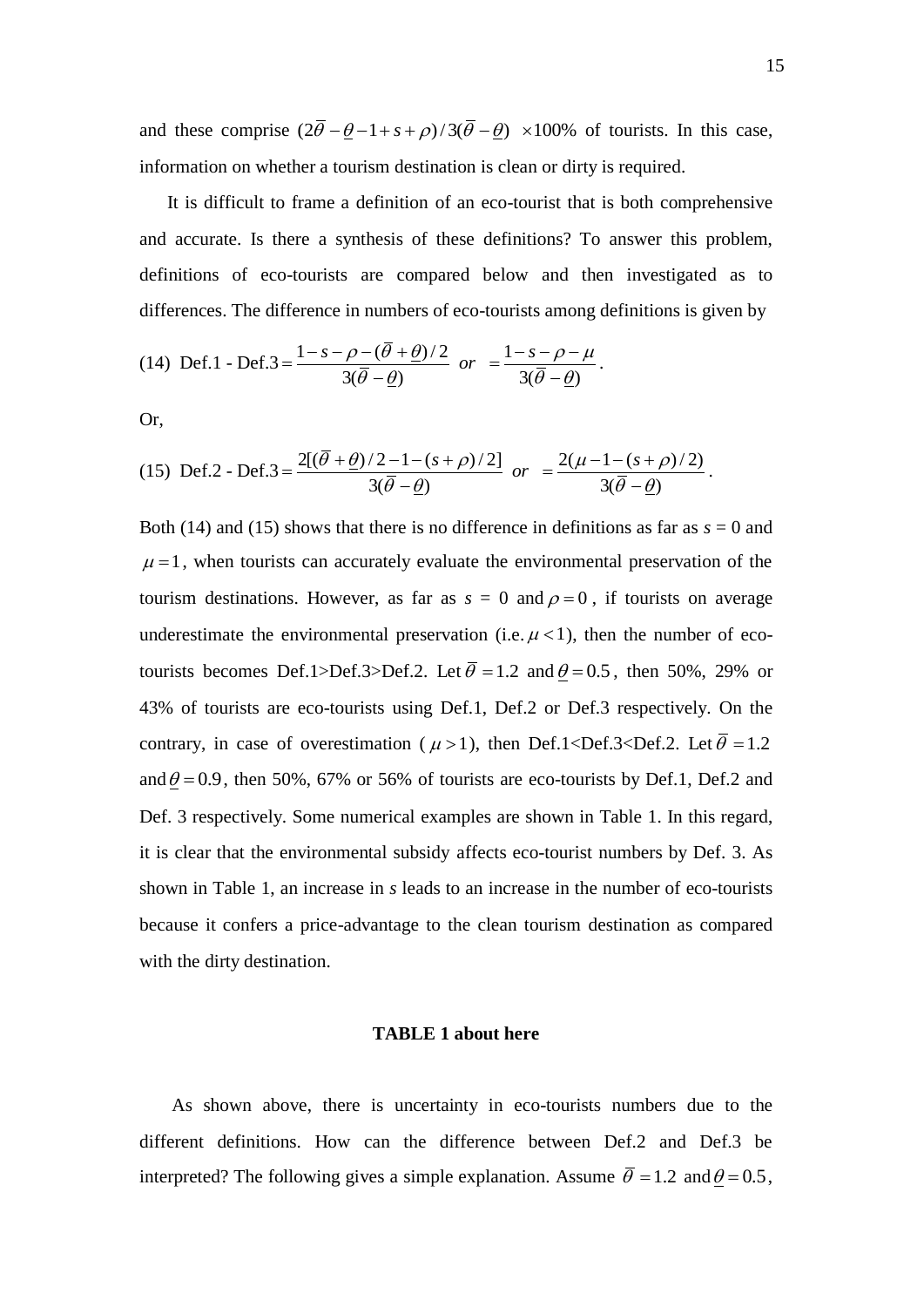and there are one hundred tourists. Then, using Def. 2, 14 tourists (43 - 29) are not eco-tourists because they have a lower MWTP than unity. However, they may be classified as eco-tourists by Def. 3 because they have actually chosen the clean tourism destination. A possible explanation of this difference is that 14 of 43 tourists are not always environmentally concerned in their daily life but happen to choose a clean tourism destination. On the other hand, in the case of  $\bar{\theta} = 1.2$  and  $\theta = 0.9$ , then 11 of one hundred tourists chose the dirty tourism destination and actually are ecotourists due to their eco-friendly behaviour. The reason why they chose a dirty destination might be a lack of adequate information on the "cleanliness" of the tourism destinations. In this case, 11 tourists should have chosen a clean tourism destination and must regret their decision after their visit to the dirty tourism destination.

 Each individual"s (impure) altruistic behaviour could be understood by looking at the effect of  $s$  in Table 1 because  $\rho$ , the marginal evaluation of social-related actions, has the same effects as *s*. Therefore, the larger altruistic behaviour is, the more tourists can be classified as eco-tourists.

From an empirical research perspective, eco-tourists, using Def.1 or Def.2 may be recognized using surveys containing questions about their knowledge and their behaviour regarding environmental preservation in daily life. Such a survey could seek to estimate directly the tourists" MWTP for environmental preservation, using a contingent valuation method (CVM) or conjoint analysis. On the other hand, in case of Def.3, a clustering method could be applied to a number of tourism destinations, to discriminate clean tourism destinations from dirty. In this regard, the survey must include questions related to the knowledge of environmental preservation at each tourism destination, impressions of destinations and the gap between actual travel and expectations in order to estimate  $\rho$ . In particular, questions about how tourists could be responsible for their activities in tourism destinations may be useful. Then, statistical data concerning the number of tourists at each tourism destination could be used to estimate the share of tourists either for the clean or the dirty destinations. Moreover, questions, about destinations where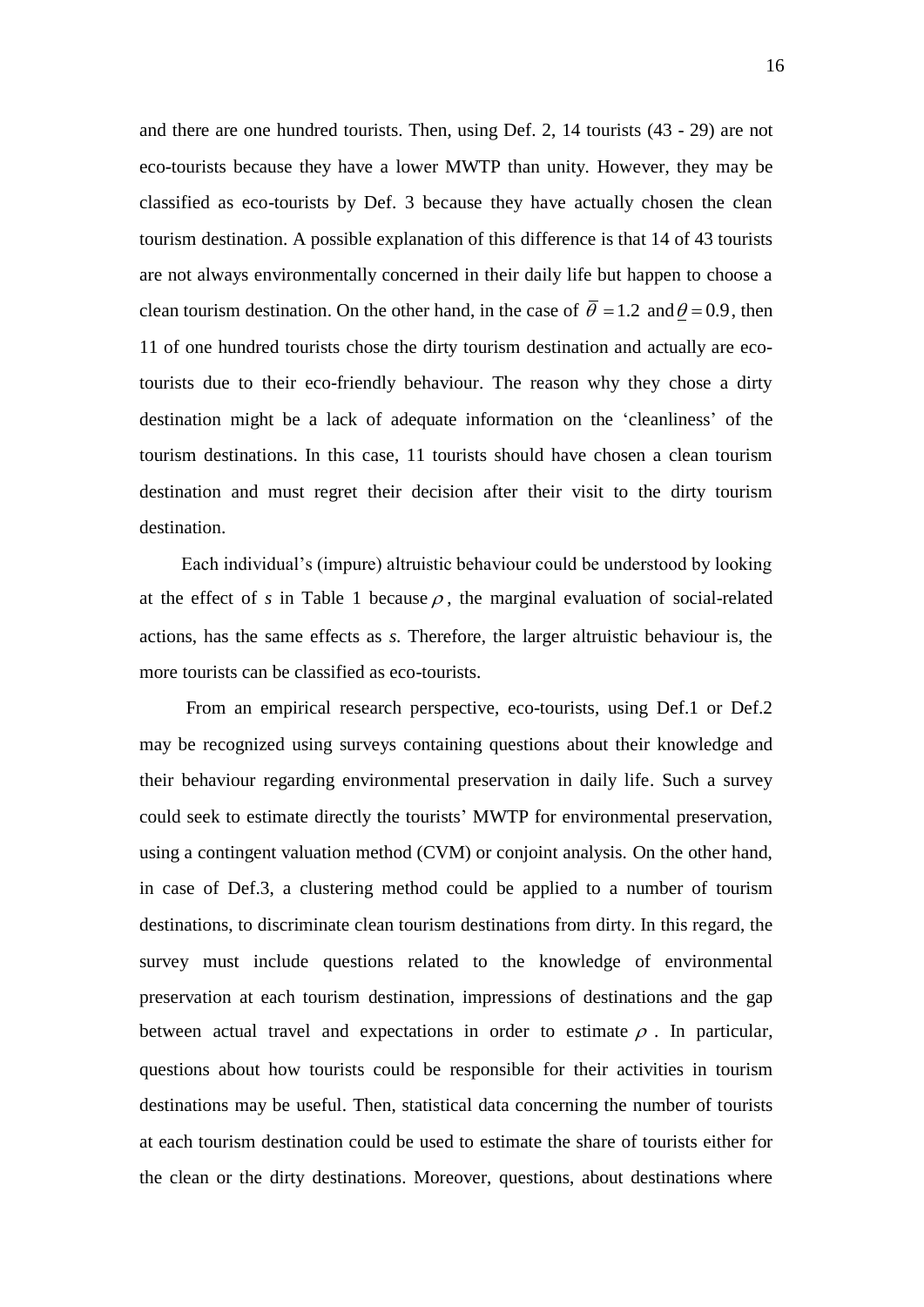tourists have decided to go before, frequency, main concerns, things learnt by experience and intention to the next visit, may also be asked.

 In this model analysis, only an environmental subsidy on the total marginal cost (marginal cost plus marginal environmental cost) is considered. In reality, there are various public policy tools that may encourage environmental preservation at a tourism destination. They include, for example, an environmental tax, regulations by government, voluntary action, and cooperative agreements among local stakeholders. In addition, mechanisms that increase the social status of a individual choosing a environmental destination can be incorporated as a policy tools. For example, being a member of an organization that supports a specific natural resource may arouse feelings of pride in the individual.

 Accordingly, many factors influence environmental preservation of tourisms destinations. To better understand these factors, a survey including questions about tourists" knowledge of these policy measures, along with variables increasing policy implementation for each tourism destination may be useful.

# **An extended model with 'green consistency'**

 In the basic model discussed above, uniformity in the distribution of tourists with respect to their MWTP is assumed. In this regard, we have shown that the average and variance of the distribution plays an important role, and that they are affected by policy measures that increase the number of eco-tourists. Therefore, the type of probability distribution employed is a decisive factor affecting the results of this paper. It is clear that the consistency in tourist behaviour with respect to environment is a fundamental assumption of all models. However, it is likely that some tourists will be consistent in their behaviour towards preserving the environment. Thus, some tourists behave in the eco-friendly manner without any exceptions. If we introduce heterogeneity among tourists, and assume that some tourists are consistent in their choice behaviour but the others are not, the shape of the distribution for these two groups of tourists may have two peaks, not a single peak like in a Gaussian distribution (a uniform distribution has no peak). The second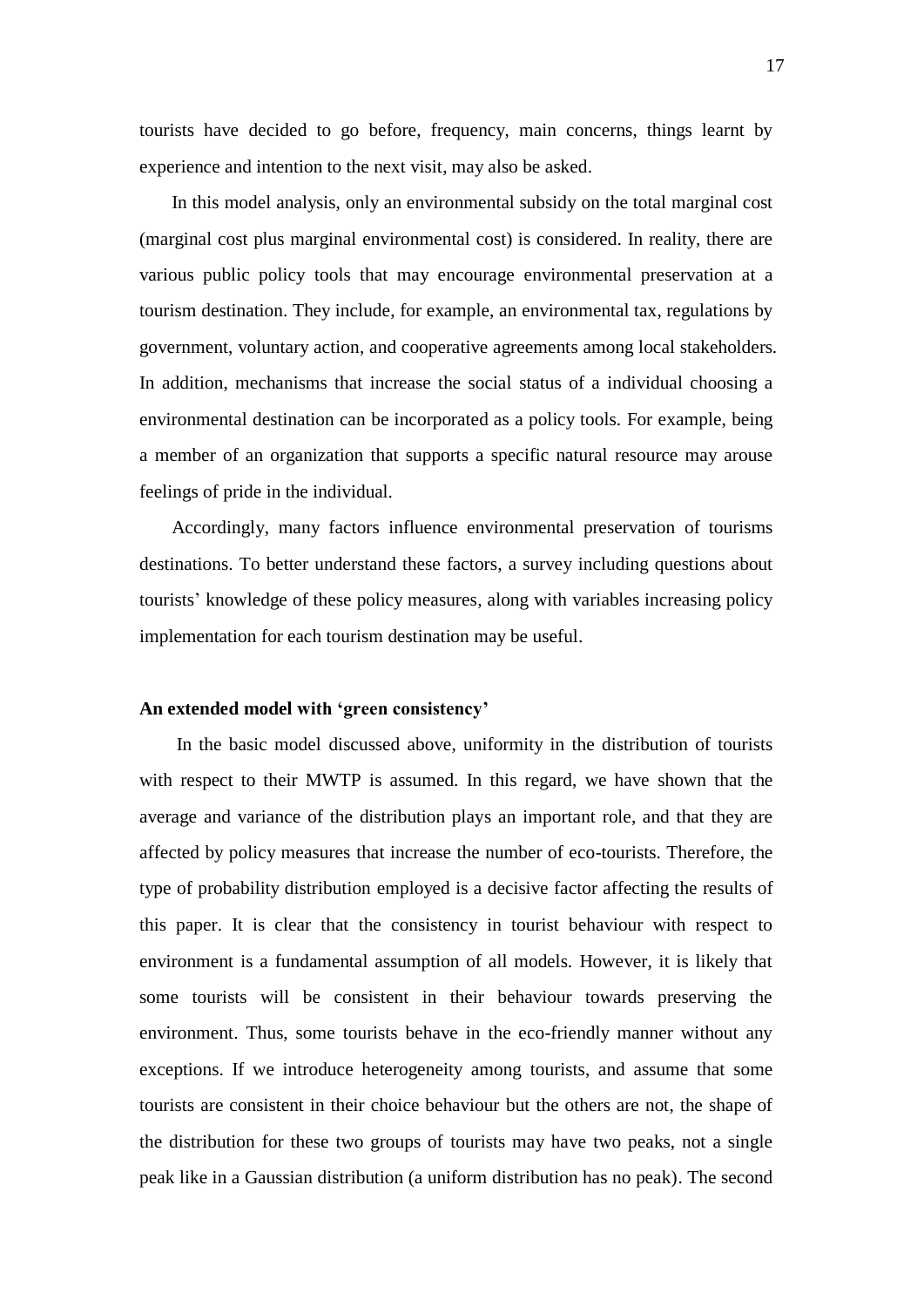point concerns the factors which affect the preference behaviour of eco-tourists. As is shown in equation (4), if the consumers choose a clean destination instead of a dirty destination, they will gain not only the utility from a better environment (the third term of the L.H.S. in equation 4) but also from socially related evaluation. In addition to these factors, other attributes of each consumer, such as income and education and so on, should affect the choice of the destinations.

Assume that  $\omega$ % of consumers in the market are regarded as having crosssituational consistency with respect to the environment. These consumers will always assign top priority to eco-friendly products and choose them. In the model framework, this means that the share of demand for destination 1 (clean destination) becomes  $x + \omega$ , and the share for destination 2 (dirty) is  $1 - x - \omega$ . Therefore, *x* in (1) and 1-x in (2) must be replaced by  $x + \omega$  and  $1 - x - \omega$ , respectively. Whereas the proportion of such tourists in society who are consistently green might be low, their MWTP should be large, the average being higher but the variance being lower in comparison to other tourists. On the other hand, those who behave always in an inconsistent manner toward the environmental have relatively small MWTP, and the average of their MWTP should be smaller but their variance would be larger in comparison to tourists with consistency.

 Supposing the probability distribution of each type of tourists is uniform, we shall distinguish between these two types of tourists.

$$
(4-1) \ u - p_1 + \theta^C e_1 + \rho(e_1 - e_2) + \alpha^C > u - p_2 + \theta^C e_2, \ \ \underline{\theta}^C \le \theta^C \le \overline{\theta}^C
$$

$$
(4-2) \ u - p_1 + \theta e_1 + \rho(e_1 - e_2) + \alpha = u - p_2 + \theta e_2, \quad \underline{\theta} \le \theta \le \overline{\theta}.
$$

In (4-1) and (4-2),  $\alpha$  or  $\alpha^C$  is a factor that discriminates eco-tourists with green consistency from other general tourists without such consistency. Because an assessment of the environmental situation would be larger for eco-tourists than others, we assume that  $\alpha^C$  is larger than  $\alpha$ . As to the average and the variance of MWTP, we have:

(16)  $\mu = [\bar{\theta} + \underline{\theta}]/2 < \mu^C = [\bar{\theta}^C + \underline{\theta}^C]/2$ ,  $\sigma = [\bar{\theta} - \underline{\theta}]^2/12 > \sigma^C = [\bar{\theta}^C - \underline{\theta}^C]^2/12$ . In this regard, (5) for the tourists without consistency becomes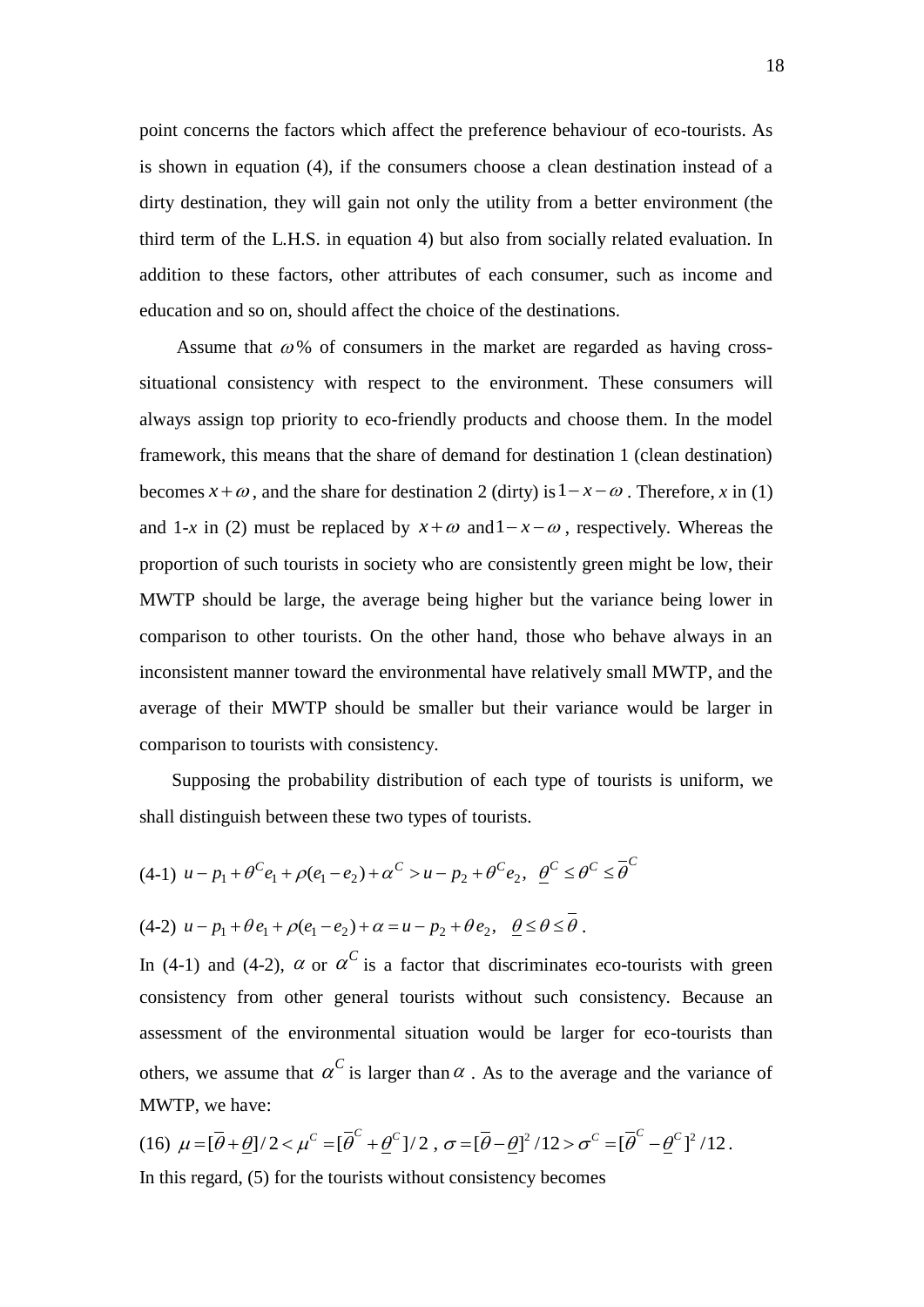$$
(5-1) \theta^* = \frac{p_1 - p_2 - \rho(e_1 - e_2) - \alpha}{e_1 - e_2}.
$$

Hence, the reaction functions of each tourism destination becomes:

$$
(7-1-1) \ \ p_1 = \frac{p_2 + [\overline{\theta} + \rho + \omega(\overline{\theta} - \underline{\theta})](e_1 - e_2) + (1-s)(c + e_1) + \alpha}{2}
$$

$$
(7-2-1) \ \ p_2 = \frac{p_1 - [\underline{\theta} + \rho + \omega(\overline{\theta} - \underline{\theta})](e_1 - e_2) + (1-s)(c + e_2) - \alpha}{2} \, .
$$

Then the difference in prices between two tourism destinations becomes:

$$
(8-1) \ \ p_1^* - p_2^* = \frac{[\bar{\theta} + \underline{\theta} + 1 - s + 2\rho + 2\omega(\bar{\theta} - \underline{\theta})](e_1 - e_2) + 2\alpha}{3} \, .
$$

Taking (5-1), (6) and (8-1) together, the demand for tourism service at destination 1 can be given by:

$$
(9-1) \t x^{**} = \frac{2\overline{\theta} - \underline{\theta} - 1 + s + \rho + \omega(\theta - \underline{\theta}) + \alpha/(e_1 - e_2)}{3(\overline{\theta} - \underline{\theta})}.
$$

Because  $\omega$  % of tourism services are consumed by the tourists who behave consistently with respect to the environment, only:

$$
(9-2) \t x^* = \frac{2\overline{\theta} - \underline{\theta} - 1 + s + \rho - 2\omega(\overline{\theta} - \underline{\theta}) + \alpha/(e_1 - e_2)}{3(\overline{\theta} - \underline{\theta})},
$$

in  $x^*$  would be consumed by the tourists who behave inconsistently with respect to the environment. (9-2) means that  $x^*/(1-\omega)$  % of those, who usually behave inconsistently with regard to environmental preservation, have actually chosen a clean destination. However, it does not mean that they should be classified as the eco-tourists just because they have chosen the clean destination by chance. Instead, an empirical investigation of who is an eco-tourist is needed just as discussed in the former section.

As to the policy measures, we shall focus our attention on the parameters,  $\alpha$  and  $\omega$ . One possible policy, though it might be hard to execute, is to increase the number of consumers who always behave in an environmentally friendly manner. Measures to increase these parameters include environmental education or other activities, which would contribute to increase the proportion of those people with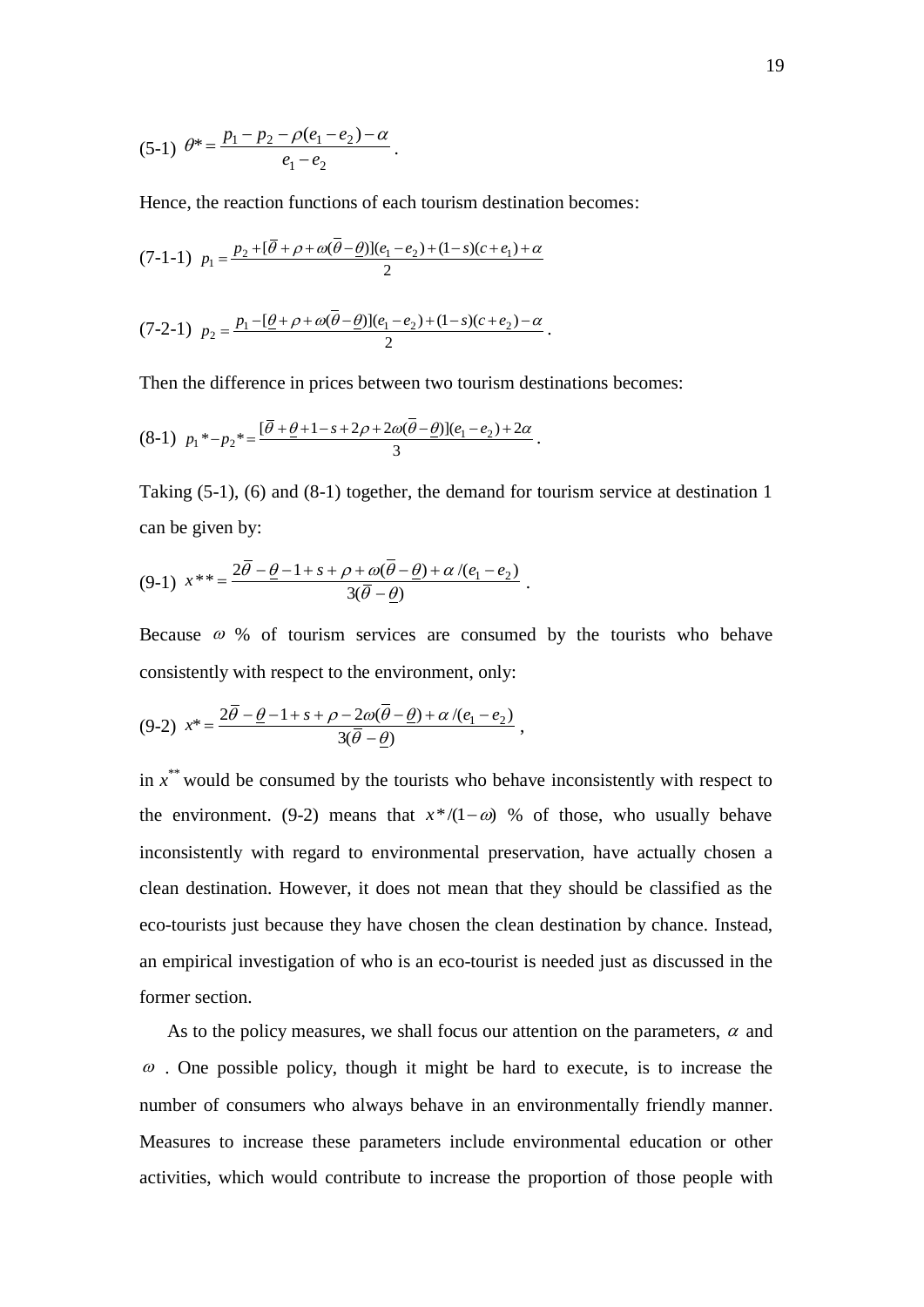green consistency. In order for consumers to behave eco-friendly, adequate information is required. The more information consumers receive about eco-friendly consumption, the more green they will behave. During their daily activities, people experience and learn through communication. In schools, businesses, governments and local communities or web-sites, people may share information about environmental issues. Ecotourism or sustainable tourism may have such an educational effect on consumers. When visitors experience a beautiful natural environment, or see people there contributing to environmental preservation, their environmental commitment may increase. This means that it is important for those who have never visited such eco-tourism sites to have a chance to visit. In this regard, policy measures for increasing consumers' green consistency may include promoting environmental communication, environmental education and providing opportunities for experiencing a clean environment.

 In this regard, another issue is a divergence between consumer"s recognition, or knowledge, and their behaviour. In an economics framework, it is assumed that every consumer can choose goods and services so as to maximize his/her benefits. However, this does not mean that he/she always chooses eco-friendly ones. Even if they know that "A" is good but "B" is bad for the environment, they may choose "B". This is because their evaluation of, or MWTP for, goods and services is low enough to offset the difference in prices. If this occurs due to a lack of sufficient information about "A" and they happen to choose "B", policy measures such as environmental communication may become important. However, if the choice is made in full knowledge about "A" and "B", then some other policy measures are needed to fill the gap between eco-consciousness and eco-behaviour. If we implement policies that address the decision process, considering that the conscious mind determines behaviour, we may encourage green consistent behaviour.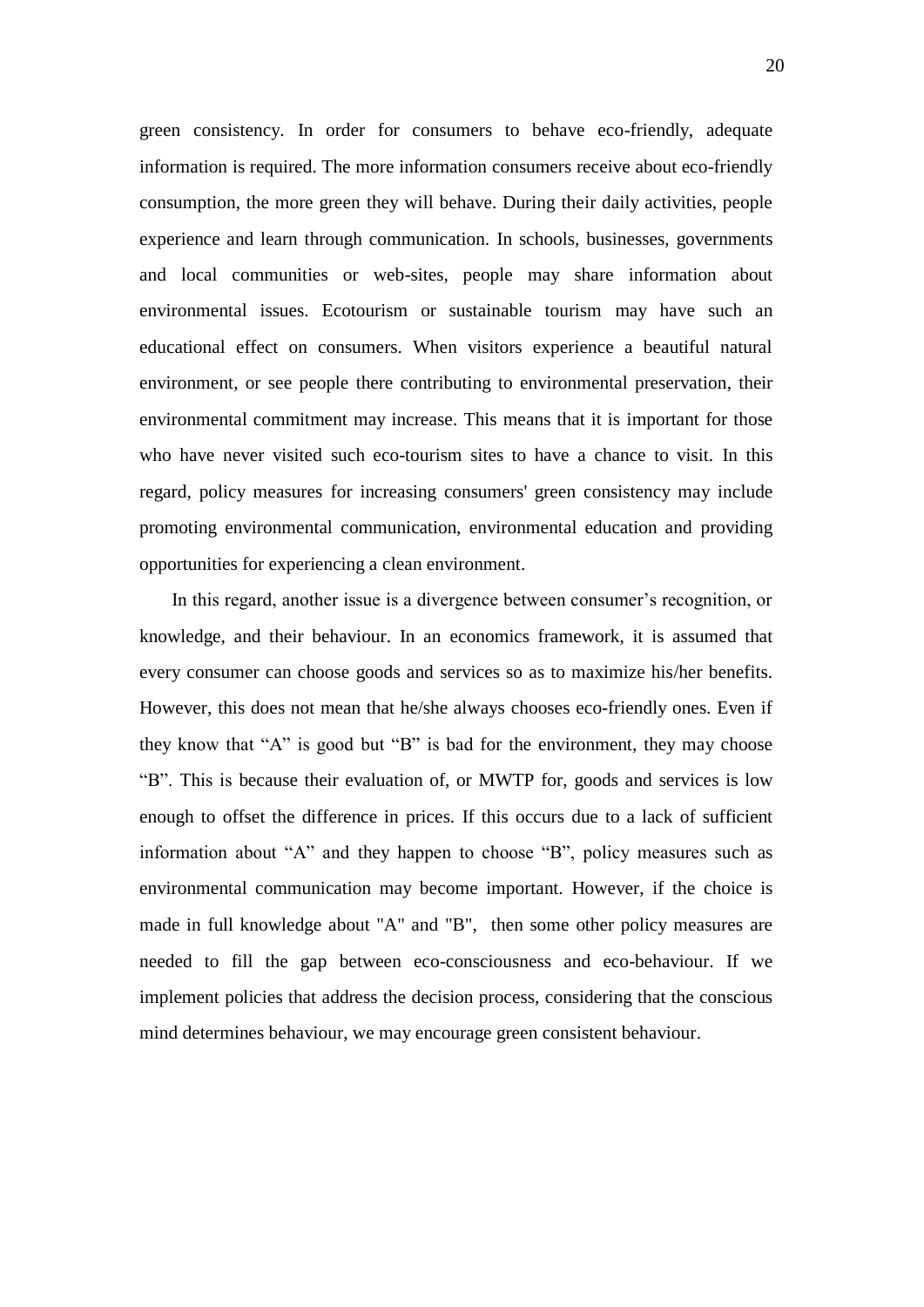#### **References**

- Andereck, K. (2009) "Tourists" perceptions of environmentally responsible innovations at tourism business," *Journal of Sustainable Tourism*,17(4), 489-499.
- Andreoni, J. (1989) "Impure altruism and donations to public goods : a theory of warm glow giving," *Journal of Political Economy* 97, 1447-1458.
- Ballantyne, R. and Packer, J (2005) "Promoting environmentally sustainable attitudes and behaviour through free-choice learning experience: what is the state of the game?," Environmental Education Research,11(3), 21-35.
- Ballantyne, R., Packer, J. and Hughes, K. (2009) "Tourists" support for conservation messages and sustainable management practices in wildlife tourism experiences," *Tourism Management*, 30(5), 658-664.
- Bansal, S. (2008) "Choice and design of regulatory instruments in the presence of green consumers," *Resource and Energy economics* 30,345-368.
- Cornes, R. and Sandler, T. (1994) "The comparative static properties of the impure public good model," *Journal of Public Economics* 54(3), 403-421.
- Cousins, J. (2007) "The role of UK-based conservation tourism operators," *Tourism Management*, 28, 1020-1030.
- Dalton, G., Lockington, D. and Baldock, T. (2008) "A survey of tourist attitudes to renewable energy supply in Australian hotel accommodation," *Renewable Energy*, 33, 2174-2185.
- Dolnicar, S. (2004) "Insights into Sustainable Tourists in Austria: A Data-based A Priori Segmentation Approach," *Journal of Sustainable Tourism*, 12(3), 209-218.
- Dolnicar, S. and Leisch, F. (2008) "Selective marketing for environmentally sustainable tourism," *Tourism Management*, 29, 678-680.
- Dolnicar, S. Crouch, G. and Long, P. (2008) "Environment-friendly Tourists: What Do We Really Know About Them," *Journal of Sustainable Tourism*, 16(2), 197- 210.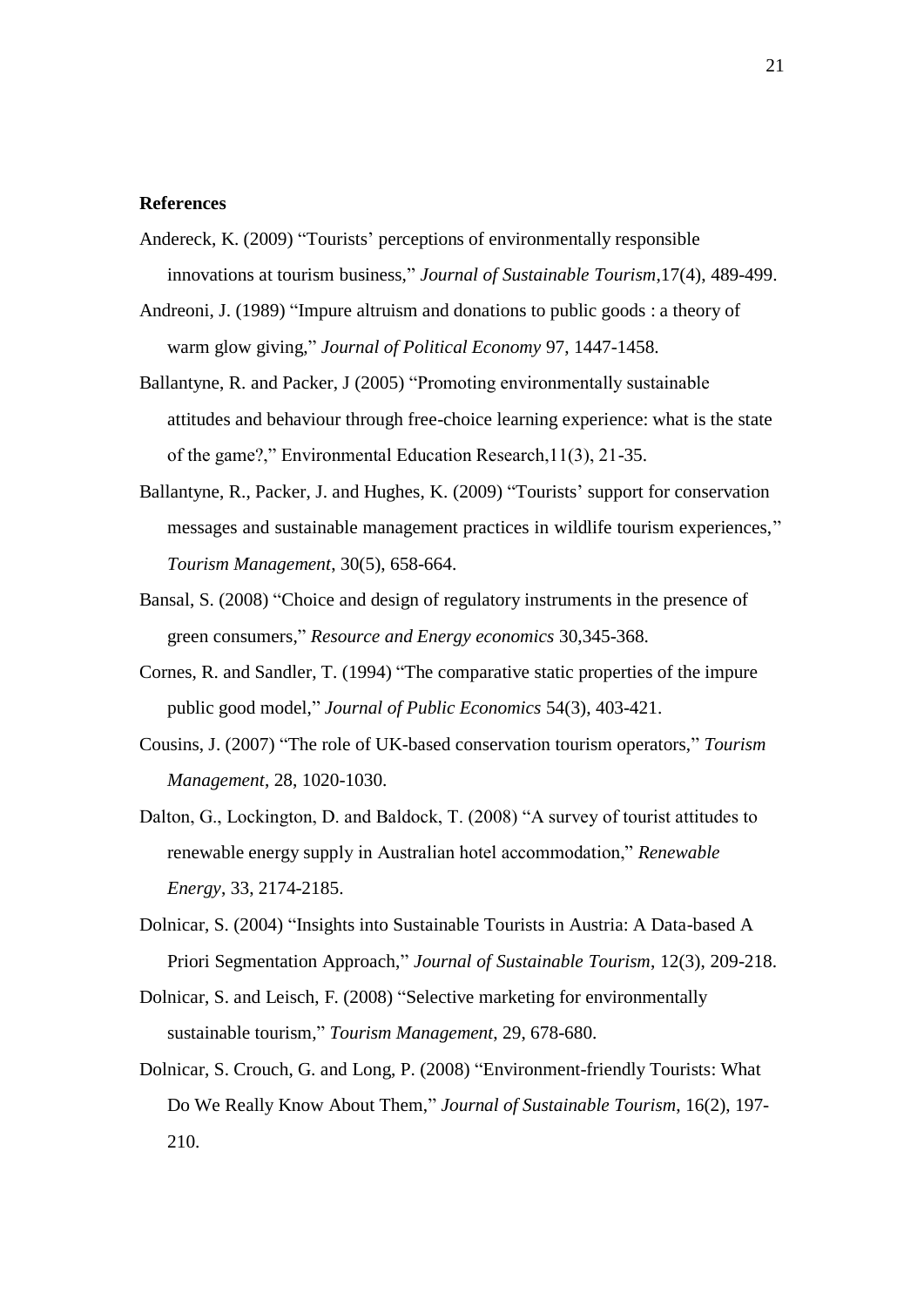- Eriksson, C. (2004) "Can green consumerism replace environmental regulation? A differentiated-products example," *Resource and Energy Economics,* 26, 281-293.
- Fairchild, R.J. (2008) "The Manufacturing Secotr's Environmental Motives: A Game-theoretic Analysis," Journal of Business Ethics, 79, 333-344.
- Gustin, M. and Weaver, P. (1996) "Are hotels prepared for the environmental consumer?" *Journal of Hospitality & Tourisms Research*, 20(2), 1-14.
- Kelly, J., Haider, W., Williams, P. and Englund, K. (2007) "Stated preference of tourists for eco-efficient destination planning options," *Tourism Management*, 28, 377-390.
- Kotcen, J. (2005) "Impure public goods and comparative statics of environmentally friendly consumption," *Journal of Environmental Economics and Management*  49, 281-300.
- Kotcen, J. (2007) "Private provision of environmental public goods: Household participation in green-electricity programs," *Journal of Environmental Economics and Management,* 53, 1-16.
- Lim, C. and McAleer, M. (2005) "Ecologically sustainable tourism management," *Environmental Modelling & Software*, 20, 1431-1438.
- Orams, M.B. (1995) "Towards a more desirable form of ecotourism," *Tourism Management,* 16(1), 3-8.
- Swarbrooke, J. and Horner, S. (2007) *Consumer Behaviour in Tourism*, 2<sup>nd</sup> ed., Oxford.
- Watkins, E. (1994) "Do guests want green hotels?" *Lodging Hospitality*, 50(12), 70-72.
- Wearing, S. (2003) "Special issue on volunteering," *Tourism Recreation Research*, 28(3), 1-104.